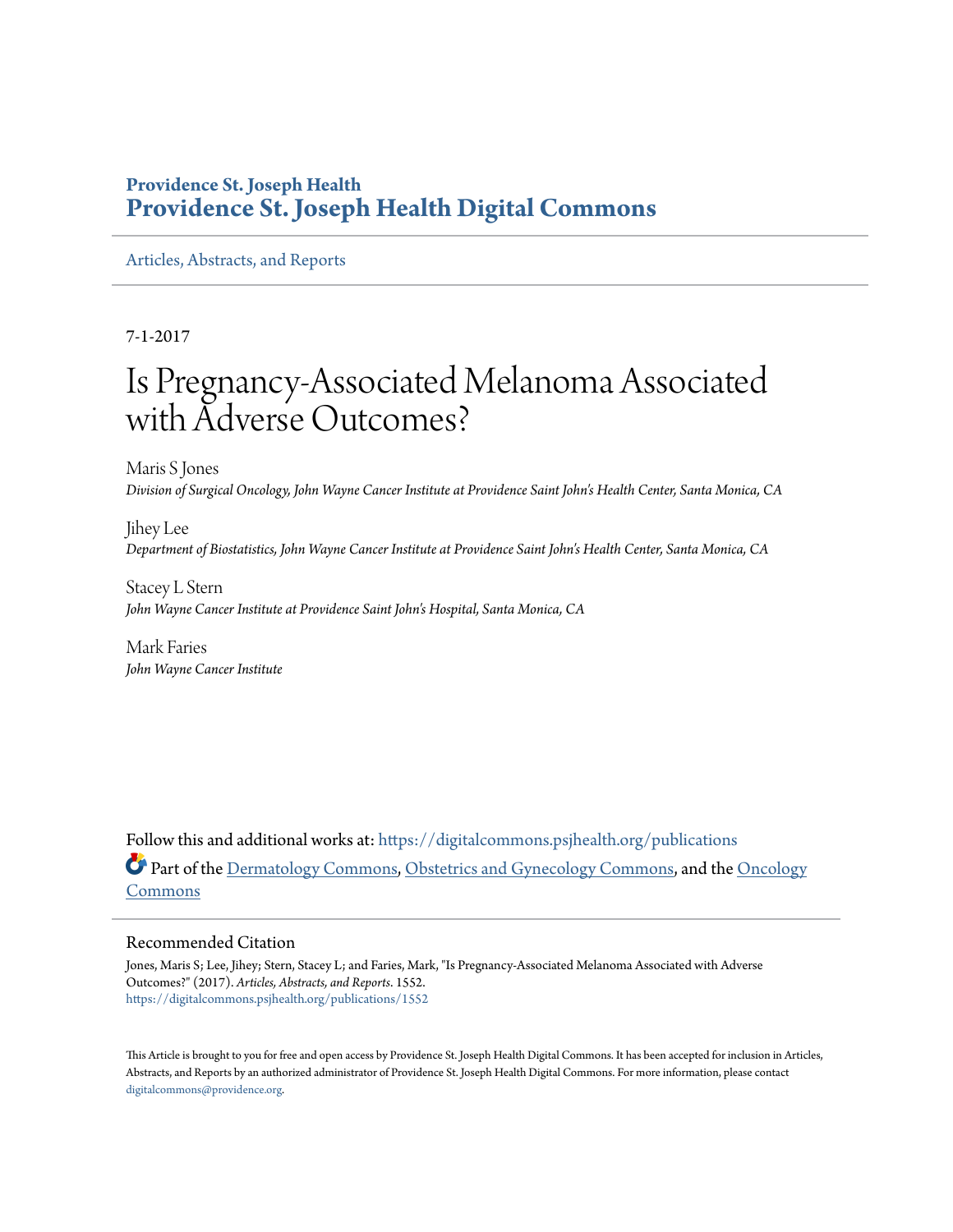

# **HHS Public Access**

Author manuscript J Am Coll Surg. Author manuscript; available in PMC 2018 July 01.

Published in final edited form as:

J Am Coll Surg. 2017 July ; 225(1): 149–158. doi:10.1016/j.jamcollsurg.2017.02.011.

# **Is Pregnancy-Associated Melanoma Associated with Adverse Outcomes?**

Maris S Jones, MD<sup>a</sup>, Jihey Lee, PhD<sup>b</sup>, Stacey L Stern, MS<sup>b</sup>, and Mark B Faries, MD, FACS<sup>c</sup> aDivision of Surgical Oncology, John Wayne Cancer Institute at Providence Saint John's Health Center, Santa Monica, CA

<sup>b</sup>Department of Biostatistics, John Wayne Cancer Institute at Providence Saint John's Health Center, Santa Monica, CA

<sup>c</sup>Department of Melanoma Research, John Wayne Cancer Institute at Providence Saint John's Health Center, Santa Monica, CA

## **Abstract**

**Background—**Melanoma is the most common malignancy encountered during pregnancy. Conflicting data have led to ongoing confusion regarding pregnancy associated melanoma (PAM) in the media and among the public. The objective of this study was to better characterize both the clinical presentation of PAM and its prognostic implications.

**Study Design—**Female patients of reproductive age with stage 0-IV cutaneous melanoma were identified from our prospectively maintained database. Clinical and histopathologic factors were analyzed with appropriate statistical methods. Univariable and then multivariable analysis were utilized on matched data to compare disease free survival (DFS), overall survival (OS) and melanoma specific survival (MSS) for stage 0-III PAMs vs non-PAMs. Kaplan-Meier survival curves were then plotted for OS and MSS and compared using the log-rank test.

**Results—**Clinical presentation of melanoma was similar for PAM and non-PAM patients. There was no significant difference in recurrence between the two groups; for PAMs, 38.5% of patients recurred as compared to 36.6% of non-PAMs (p=0.641). For PAMs, median follow up was 14.6 years (range  $0-42.6$  years) and 11.1 years  $(0-48.5$  years) for the non-PAMs. No significant differences in DFS, MSS, or OS were identified on univariable or multivariable analysis for PAM vs non-PAMs in stage 0/I/II and stage III cutaneous melanoma respectively (p=0.880 DFS, p=0.219 OS and p=0.670 MSS).

Correspondence address: Mark B. Faries, MD, John Wayne Cancer Institute at Providence Saint John's Health Center, 2200 Santa Monica Blvd., Santa Monica, CA 90404. Phone: 310-582-7438. Fax: 310-582-7236 mark.faries@jwci.org. Disclosure Information: Nothing to disclose.

Presented at the Western Surgical Association 124th Scientific Session, Coronado, CA, November 2016.

Disclaimer: The content of this report is solely the responsibility of the authors and does not necessarily represent the official view of the National Cancer Institute or the NIH.

**Publisher's Disclaimer:** This is a PDF file of an unedited manuscript that has been accepted for publication. As a service to our customers we are providing this early version of the manuscript. The manuscript will undergo copyediting, typesetting, and review of the resulting proof before it is published in its final citable form. Please note that during the production process errors may be discovered which could affect the content, and all legal disclaimers that apply to the journal pertain.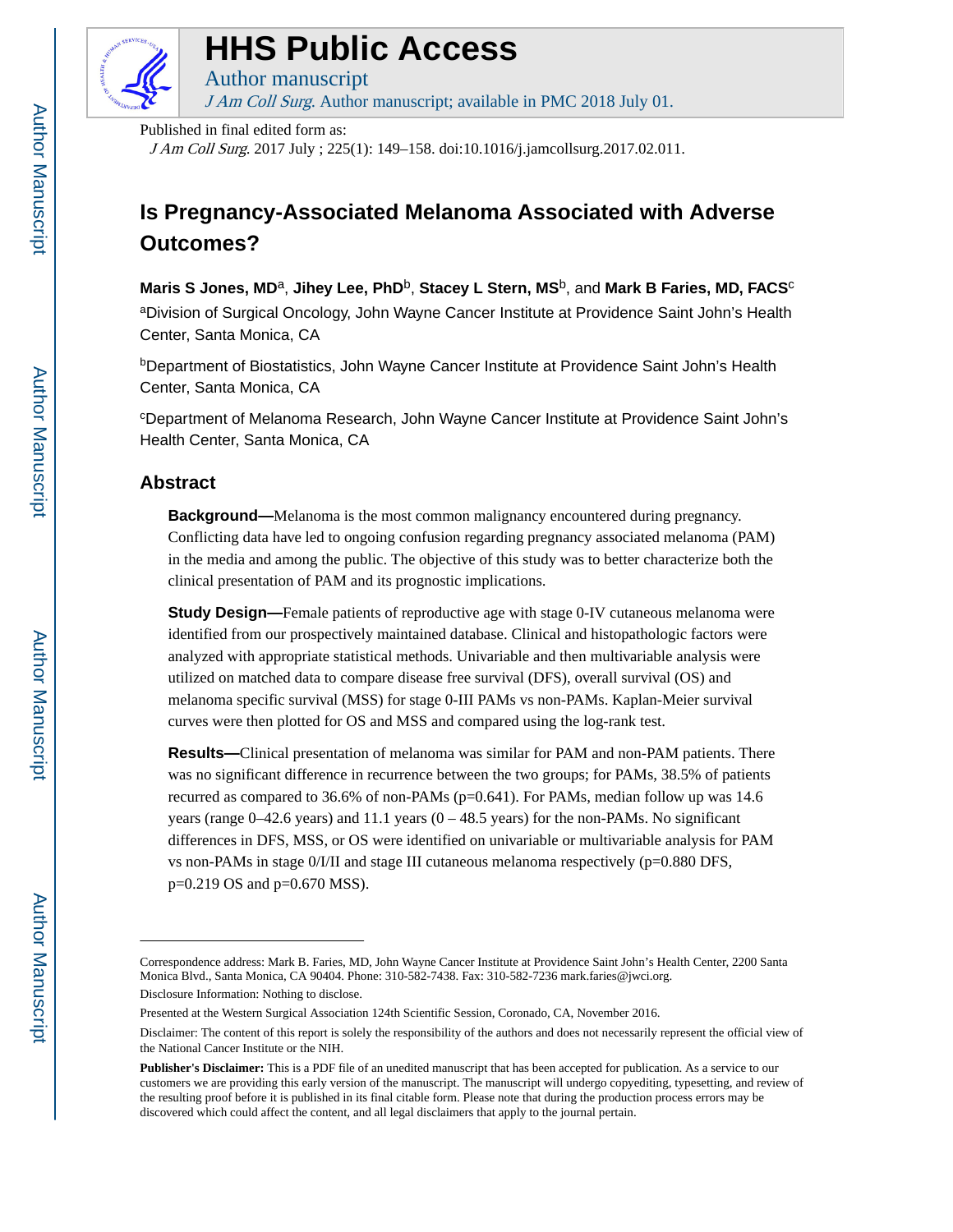**Conclusions—**We observed no difference in DFS, OS or MSS between the two groups. Pregnant patients should be screened for melanoma in a similar manner to non-pregnant patients and should be counseled that their survival is not adversely affected by their pregnancy.

#### **Keywords**

Melanoma; Pregnancy; overall survival; melanoma specific survival; disease free survival

#### **Introduction**

Melanoma is the most common malignancy encountered during pregnancy, accounting for 31% of all malignancies in the intrapartum period. (1, 2) For many years, pregnancy has been thought to have an adverse effect on the course of melanoma. Reports beginning in the 1950s suggested pregnancy increased the risk of melanoma development, metastasis and recurrence. (3–6) Many hypotheses since then have been formulated, linking worsened outcomes to hyperpigmentation, relative immunosuppression, and hormone binding of melanocytes. (7–10) Given the overall increase in melanoma incidence in women of childbearing age in the US, this topic has become even more pertinent. (11, 12) Editorials, systemic reviews, and media coverage of PAM persist but fail to draw definitive conclusions despite many years of attention and underpowered studies. (13–21) Many of the adequately powered studies that do exist come from large, non-US based registries, with a resultant lack of granular detail and reliability. (22–25) The primary objective of this study was to query our large, single institution melanoma database to better characterize PAM with particular attention to overall survival (OS) and melanoma specific survival (MSS). Secondarily, we examined other clinical factors with regard to melanoma mortality and such as parity and gravidity, in addition to known prognostic factors such as age, stage, histologic type, Breslow thickness, and ulceration.

#### **Methods**

Female patients of reproductive age (18–50) with American Joint Committee on Cancer (AJCC) stage 0-IV cutaneous melanoma were identified from the prospectively maintained John Wayne Cancer Institute melanoma database between January 1971 and May 2016. All patient data were de-identified, and this study was independently confirmed to be exempt from Institutional Review Board review. Melanomas were staged by seventh edition AJCC criteria. (26–28) In order to ensure adequate staging, patients without lymph node staging for melanomas with Breslow thickness  $0.75$  mm were excluded from analysis (n=540 non-PAM, n=43 PAM). Pregnancy associated melanoma is a field derived either from patient questionnaire responses (self reported) or direct physician queries (physician reported). The JWCI melanoma database defines PAMs by an affirmative response to "did melanoma develop during pregnancy." This includes cases that developed de novo during pregnancy or melanomas that arose from pre-existing lesions that changed during pregnancy. We cannot exclude the possibility that some of these lesions were identified incidentally during prenatal visits. Laboratory pregnancy confirmation is incomplete in this data set as patients receiving office based excisions would not have routinely received urine or serum pregnancy evaluations. For this reason, we are not able to comment on the women who were deemed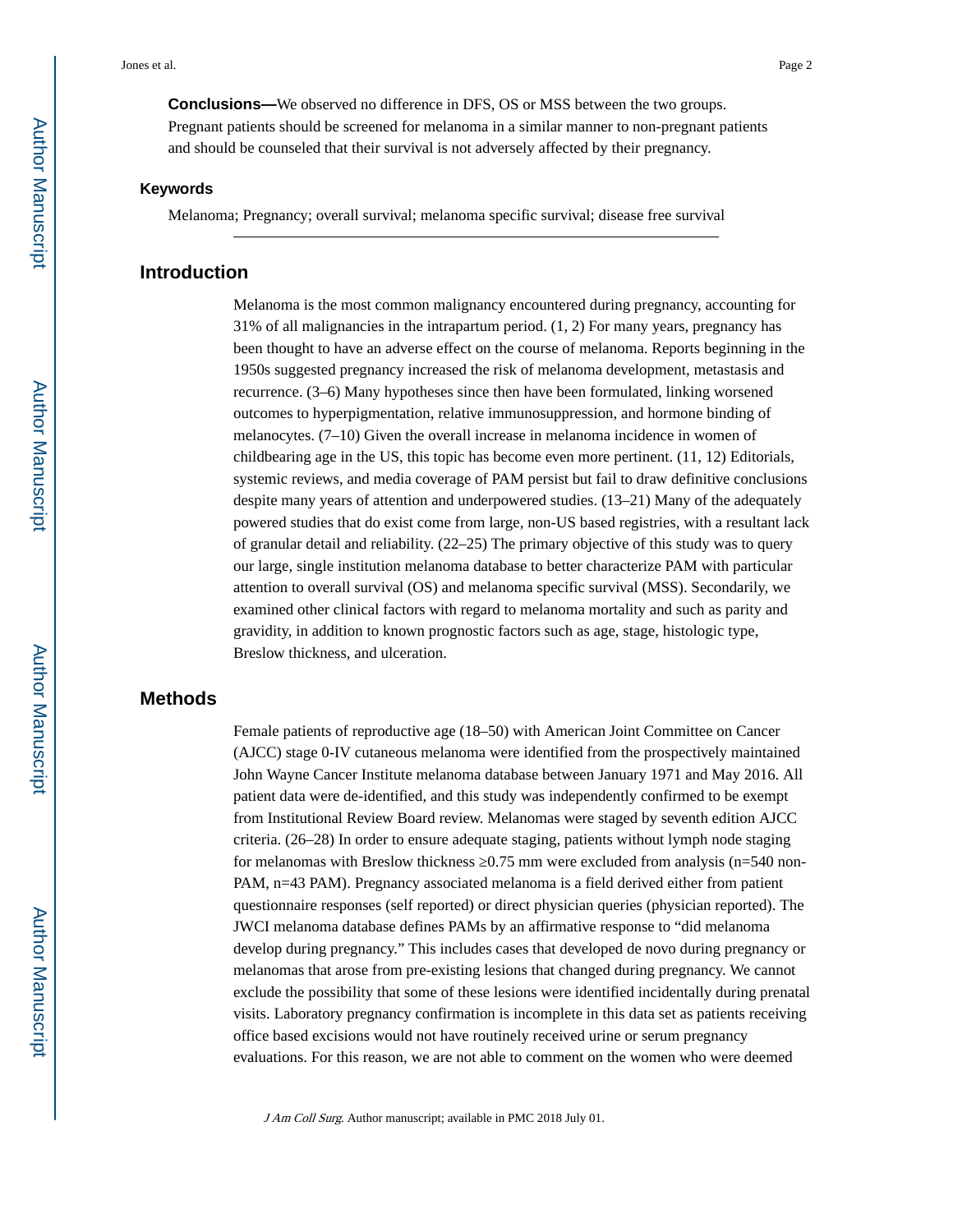pregnant based on preoperative bHCG alone. Clinical and histopathologic factors were examined between PAM and non-PAM groups. T-test was used to analyze age at diagnosis, parity, gravidity, and Breslow thickness. Chi-square test was used for Clark level, anatomic site, ulceration, sentinel lymph node examination status, recurrence status, type of first recurrence, stage at diagnosis, and stage first seen at JWCI. A 1:1 matched pair sample was then created using pairs of PAM and non-PAM patients who were matched for Breslow thickness, age, stage and ulceration status. With respect to age, we matched utilizing the following categories:  $\langle 25, 25, -35, 3$ . With respect to Breslow thickness, we matched for categories:  $0.75, 0.75 - 2.00, 2.00 - 4.00, 2.00$  and unknown. For stage at diagnosis, we matched using categories: 0, I/II, and III. Finally, for ulceration, we matched using categories: yes, no and unknown. These details have been incorporated in to the manuscript on page 4. Univariable and then multivariable analyses were conducted with the matched data to analyze DFS, OS and MSS for patients with stage 0/I/II and stage III cutaneous melanoma at diagnosis. Due to the paucity of PAM patients with Stage IV disease at diagnosis (n=1), those patients were excluded from this analysis. Kaplan-Meier survival curves were then plotted for OS and MSS and compared using the log-rank test. SAS software, version 9.3 (SAS Institute) was used for all analyses. A two-sided p-value of 0.05 or lower was considered to indicate statistical significance.

### **Results**

Of the entire patient cohort ( $n=2025$ ), 156 women (7.7%) with PAM were identified after selection criteria applied. No cases of transplacental transfer of melanoma were identified. Clinical presentation of melanoma was similar for PAM and non-PAM patients with no significant differences in Breslow thickness  $(1.30 \text{ mm vs. } 1.34 \text{ mm}, \text{p=0.737})$ , histologic type, or primary tumor site (see Table 1). Age was greater in the non-PAM patients (36.8 vs 31.7 years, p<0.001). There was also no significant difference in stage at diagnosis. (Table 1) Parity was significantly increased in the PAM group,  $p=0.010$ , as was gravidity,  $p<0.001$  At 10-years; disease-free survival was 65.7% and 62.3% for the non-PAM and PAM groups, respectively (p=0.8934). Mean disease-free survival was also similar at 24.48 years in the non-PAM group and 20.65 years in the PAM group.

#### **Matched Pair Sample**

In an attempt to decrease potential biases associated with delay in diagnosis of PAMs, we created a matched pair sample. Each PAM patient was matched with a non-PAM patient by Breslow thickness, age, stage and ulceration status. In this group of 310 patients (155 matched pairs), PAMs had a median follow-up of 14.6 years (range  $0-42.6$  years), and non-PAMs had a median follow-up of 11.1 years  $(0 - 48.5$  years). When comparing the PAM and non-PAM matched pairs, clinical features were similar (see Table 2) except for histologic type (p=0.046), primary site (p=0.040), gravidity and parity (p<0.001, p<0.001). There were also no differences in recurrence between the PAM and non-PAM group (Table 2).

#### **Univariable Survival Analysis by Stage**

For matched patients with stage 0/I/II melanoma at diagnosis, there were no differences identified in DFS (p=0.880, HR 0.97, 95% CI 0.62–1.5), OS (p=0.219, HR 0.73, 95% CI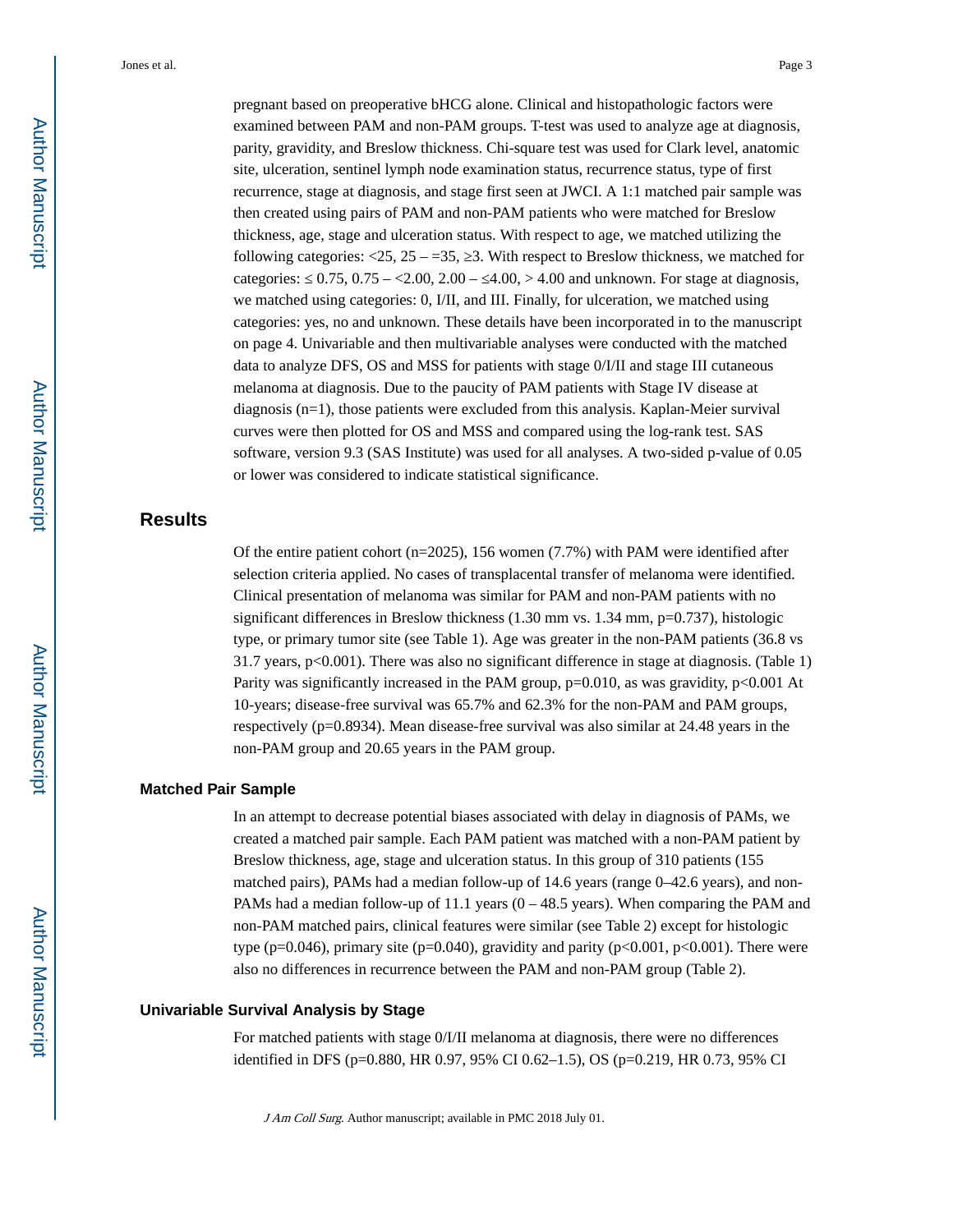0.44–1.21) or MSS (p=0.670, HR 0.89, 95% CI 0.51–1.53) for PAMs. For those patients with stage III melanoma at diagnosis, there were no differences in DFS ( $p=0.858$ , HR 0.94, 95% CI 0.46–1.93) OS (p=0.365, HR 0.64 95% CI 0.24–1.69) or MSS (p=0.595, HR 0.75, 95% CI 0.26–2.17) for PAMs. Concordant results were obtained when Kaplan-Meier curves were plotted and compared using log-rank test for OS and MSS for both stage 0/I/II at diagnosis (Figure 1) and stage III at diagnosis (data not shown).

Expected differences in DFS, OS and MSS with regard to increasing Breslow thickness, stage first seen, ulceration, Clark level, histologic type and recurrence data (Tables 3–5) were identified for patients with stage 0/I/II melanoma at diagnosis. For patients with stage III melanoma at diagnosis, none of the clinicopathologic factors assessed were significantly associated with significant DFS, OS or MSS differences except for ulceration.

#### **Univariable Reproductive History and Survival Differences**

Interestingly, increasing gravidity was associated with worse DFS ( $p=0.026$ , HR 1.18, 95%) CI 1.02–1.36), OS (p=0.042 HR 1.19 95% CI 1.01–1.40) and MSS (p=0.034, HR 1.21 95% CI 1.02–1.44) for stage 0/I/II melanomas, but these differences were not seen for stage III patients. Conversely, when parity was examined, there were no significant differences in DFS (p=0.330, HR 1.07, 95% CI 0.93–1.24), OS (p=0.562, HR 1.05 95% CI 0.88–1.26) or MSS (p=0.556 HR 1.06 95% CI 0.88–1.28) for stage 0/I/II melanomas. There were also no significant differences in OS or MSS for stage III patients with respect to parity as an independent prognostic factor.

#### **Multivariable Survival Analysis by Stage**

For patients with stage 0/I/II or stage III melanoma at diagnosis, there were no significant differences identified in DFS, OS or MSS for PAMs in the model (Tables 3–5, not shown). The only factors associated with significant differences in OS were ulceration (yes or unknown) and increasing Breslow thickness for stage 0/I/II melanoma. (Table 3) For MSS, factors associated with significant differences in OS were trunk as primary site  $(p=0.016,$ HR 2.22, 95% CI 1.16–4.23), Breslow thickness 2- $\alpha$  and >4 (p<0.001 HR 5.62, 2.05– 15.35, and p<0.001, HR141.76, 95% CI 21.47–936.05), ulceration (yes: p<0.001, HR 6.83 95% CI 2.38–9.96; unknown: p<0.01, HR 4.87, 95% CI 1.27–5.15) and increasing gravidity (p=0.027, HR 1.24, 95% CI 1.03–1.51). For DFS, the only factors associated with significant differences on multivariable analysis were also expected: increasing Breslow thickness, trunk as the primary site ( $p=0.007$ , HR 1.91, 95% CI 1.19–3.06) and histologic type (SSM, In situ, and other) for stage 0/I/II melanoma. (See Table 5) There were no factors associated with significant differences in Stage III patients with respect to DFS, OS and MSS on multivariable analysis.

#### **Discussion**

Despite previous study, controversy remains for women of childbearing age at risk for or diagnosed with cutaneous melanoma. In our institutional analysis, the incidence of PAM was 7.7%, congruent with previous work from this institution identifying a 8.7 percent incidence of PAM. (29) In early 2016, Tellez and colleagues reported that women with melanoma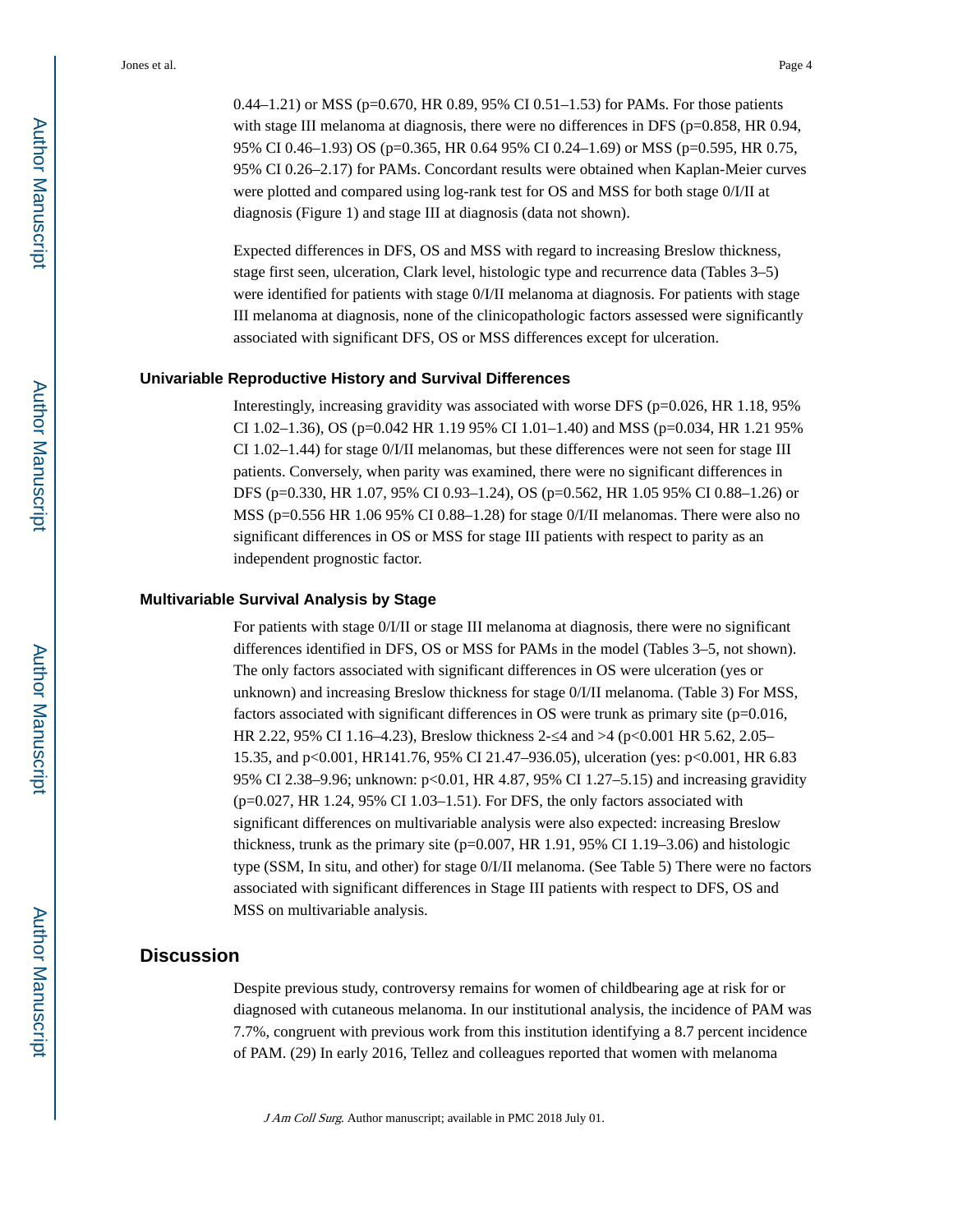arising during or within one year of childbirth had a significantly worse prognosis when compared to their non-pregnant counterparts. (30) This study was limited by its small, retrospective nature; additionally, only 19 of 41 patients in the study had melanoma diagnosed during pregnancy. Based on multivariable analysis of this limited sample, the authors reported a 9-fold increase in recurrence (odds ratio (OR) 9.30, p=0.01), a 7-fold increase in metastasis (OR 6.70, p=0.01) and a 5-fold increase in mortality (OR 5.10, p=0.03). (30)

Larger studies have been published, however, that refute this notion of diminished survival for PAMs. In 2004, O'Meara et al. evaluated 412 women with PAM from California maternal and neonatal discharge records linked to California Cancer Registry data. After controlling for age, race, stage, and tumor thickness, pregnancy had no impact on survival in women with melanoma. This held true for those during pregnancy  $(p=0.570)$  or in the postpartum period (p=0.162). (23) Johansson and colleagues used Swedish Cancer and Multi-Generation Registers to conduct a population-based cohort study examining 1019 PAMs. However, the definition of PAM in this study was broad, including patients with melanoma arising during pregnancy or up to two years following delivery. (24) This group showed no significant difference in survival ( $p=0.47$ ) for PAMs vs non-PAMs in this study of women aged 15–44. (24) Similarly, in 2004, Lens et al. examined 185 PAMs using data from the Swedish National and Regional Registries. This group also found no significant difference in overall survival between PAMs and non-PAMs (p=0.84, log rank test). At multivariable cox regression, pregnancy at the time of melanoma diagnosis was not related to increased risk of death (p=0.804, HR  $1.08$ , 95% CI 0.60–1.93). Prognostic factors for these women were Breslow thickness ( $p<0.001$ , HR 2.16 95% CI 1.80–2.58) and axial vs limb site of the primary melanoma (p<0.001, HR 2.51 95% CI 1.78–3.56). (22)

In this study, as expected, Breslow thickness was associated with worsened OS and MSS in Stage 0/I/II patients. (Tables 3 and 4) A criticism of previous studies linking melanoma with abject survival outcomes was the preponderance of thicker tumors in PAM patients, possibly due to delay in diagnosis. Travers et al., in 1995, queried patient records from the Massachusetts General Hospital and identified 45 women with PAM. This group reported significantly greater mean tumor thickness in PAMs than non-PAMs (2.28 vs 1.22 mm, p<0.007). (31) While the authors stated that "the mechanisms by which pregnancy may lead to increased thickness of melanoma remain unclear…" they do acknowledge that a delay in diagnosis may have led to the thicker lesions identified in PAM cases. (31) When examining incidence and outcomes of 577 PAMs from registry data in New South Wales, Bannister-Tyrrell and colleagues showed that melanomas diagnosed in pregnancy were thicker (median  $= 0.75$  mm) than melanomas diagnosed postpartum (median  $= 0.60$  mm,  $p = 0.002$ ). (25) When we controlled for this potential confounder by matching for Breslow thickness, no difference in survival outcomes were identified for PAMs as compared to non-PAMs. Additionally, by excluding patients without lymph node staging for lesions  $\frac{0.75 \text{ mm in}}{20}$ Breslow thickness, our group limited the proportion of patients receiving non-standard care. Mackie et al. reported similar findings with regard to Breslow thickness in a study of 388 women of childbearing age with melanoma (92 treated during pregnancy) from the World Health Organization melanoma programme. These authors concluded that Breslow thickness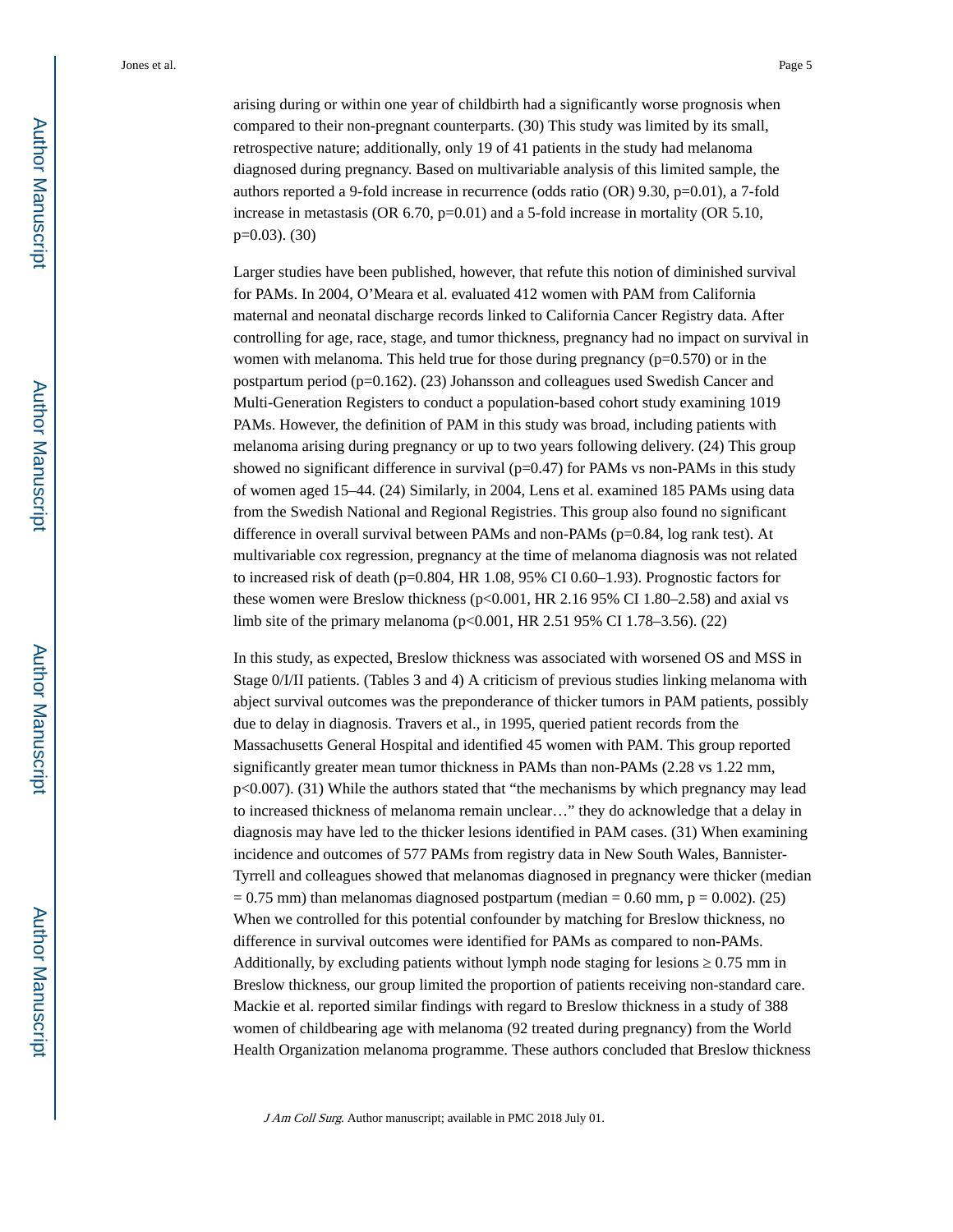was greater in women who were diagnosed while pregnant  $(p=0.002)$ , however once Breslow thickness was controlled for, survival rates did not differ  $(p=0.1)$ . (32)

To our knowledge, this is the first study associating increased gravidity to worsened survival outcomes in women of childbearing age with stage 0/I/II melanoma. Mechanisms underlying this finding could be associated with hormonal differences or other uncharacterized risk factors associated with gravidity. Future study will be needed to fully examine this association in a prospective manner. Also of note, while we do not have consistent or reliably documented follow up for babies born to these mothers with PAM, no cases of transplacental melanoma have been identified in the JWCI melanoma database comprising approximately 15,600 patients to date. Compared to larger registry-based studies, our data comes from a well-maintained and reliable single institution database with extensive follow up. Additionally, we excluded patients with melanomas  $\sim 0.75$  mm thick who did not receive nodal staging, thereby limiting non-standard care and inaccurately staged lesions. In contrast to previous studies that were not matched for pertinent factors such as Breslow thickness, age, and stage; our study was not clouded by these known prognostic factors.

Limitations of this study include its retrospective nature and treatment-related biases inherent to our referral center. Additionally, the majority of patients evaluated exhibited favorable prognostic factors and few PAMs had stage III disease or thick primary tumors  $(n=17$  and  $n=5$  respectively). Finally, due to the time period over which this data was collected, some subjects did not have complete data with regard to histology, ulceration and lymph node staging exam, which introduces some amount of uncertainty with regards to their initial prognosis. Despite these limitations, we believe this work accurately reflects PAM incidence and outcomes.

#### **Conclusions**

This, the largest, single-institution study examining the characteristics and outcomes associated with melanoma arising during pregnancy demonstrates no significant difference in DFS, OS or MSS. Pregnant patients should be screened for melanoma in a similar manner to non-pregnant patients and should be counseled that their prognosis is not adversely affected by pregnancy.

#### **Acknowledgments**

The authors are grateful for the editorial assistance of Gwen Berry.

Support: This study was supported by grants (CA189163 and CA29605) from the National Cancer Institute and by funding from the Amyx Foundation, Inc, the Borstein Family Foundation, Dr Miriam and Sheldon G Adelson Medical Research Foundation, and the John Wayne Cancer Institute Auxiliary. Dr Maris S Jones is the Harold McAlister Charitable Foundation Fellow.

#### **References**

1. Stensheim H, Moller B, van Dijk T, Fossa SD. Cause-specific survival for women diagnosed with cancer during pregnancy or lactation: a registry-based cohort study. J Clin Oncol. 2009; 27:45–51. [PubMed: 19029418]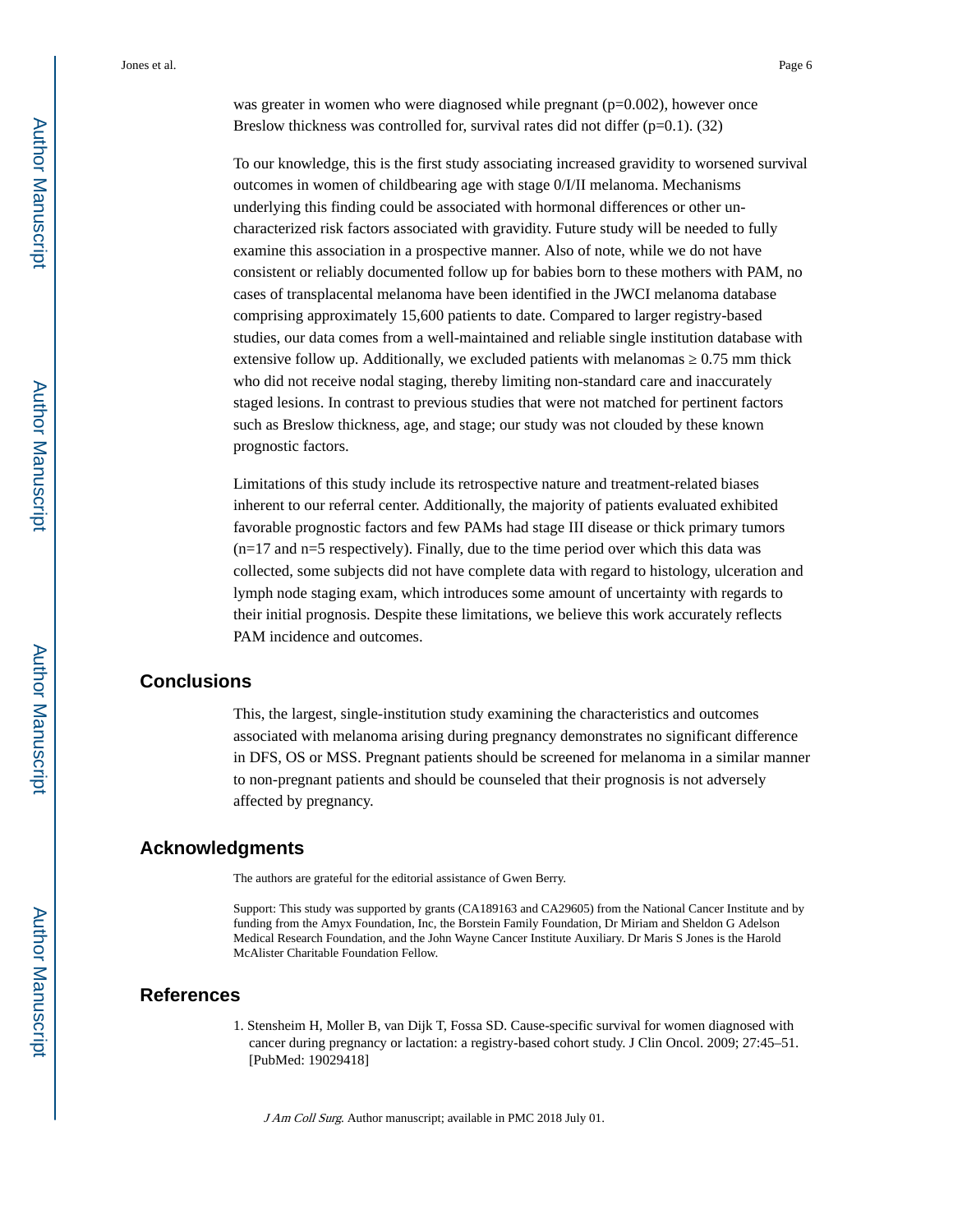- 3. Pack GT, Scharnagel IM. The prognosis for malignant melanoma in the pregnant woman. Cancer. 1951; 4:324–334. [PubMed: 14821926]
- 4. Shiu MH, Schottenfeld D, Maclean B, Fortner JG. Adverse effect of pregnancy on melanoma: a reappraisal. Cancer. 1976; 37:181–187. [PubMed: 1247953]
- 5. Byrd BF Jr, Mc GW. The effect of pregnancy on the clinical course of malignant melanoma. Southern Med J. 1954; 47:196–200.
- 6. Slingluff CL Jr, Reintgen DS, Vollmer RT, Seigler HF. Malignant melanoma arising during pregnancy. A study of 100 patients. Ann Surg. 1990; 211:552–557. discussion 558–559. [PubMed: 2339917]
- 7. Enninga EA, Holtan SG, Creedon DJ, et al. Immunomodulatory effects of sex hormones: requirements for pregnancy and relevance in melanoma. Mayo Clinic Proc. 2014; 89:520–535.
- 8. Luppi P. How immune mechanisms are affected by pregnancy. Vaccine. 2003; 21:3352–3357. [PubMed: 12850338]
- 9. Gupta A, Driscoll MS. Do hormones influence melanoma? Facts and controversies. Clin Dermatol. 2010; 28:287–292. [PubMed: 20541681]
- 10. Lea CS, Holly EA, Hartge P, et al. Reproductive risk factors for cutaneous melanoma in women: a case-control study. Am J Epidemiol. 2007; 165:505–513. [PubMed: 17158470]
- 11. Broer N, Buonocore S, Goldberg C, et al. A proposal for the timing of management of patients with melanoma presenting during pregnancy. J Surg Oncol. 2012; 106:36–40. [PubMed: 22331751]
- 12. Purdue MP, Freeman LE, Anderson WF, Tucker MA. Recent trends in incidence of cutaneous melanoma among US Caucasian young adults. J Invest Dermatol. 2008; 128:2905–2908. [PubMed: 18615112]
- 13. Gandini S, Iodice S, Koomen E, et al. Hormonal and reproductive factors in relation to melanoma in women: current review and meta-analysis. Eur J Cancer. 2011; 47:2607–2617. [PubMed: 21620689]
- 14. Lens M, Rosdahl I, Newton-Bishop J. Cutaneous melanoma during pregnancy: is the controversy over? J Clin Oncol. 2009; 27:e11–12. author reply e13–14. [PubMed: 19470915]
- 15. Byrom L, Olsen CM, Knight L, et al. Does pregnancy after a diagnosis of melanoma affect prognosis? Systematic review and meta-analysis. Dermatol Surg. 2015; 41:875–882. [PubMed: 26177116]
- 16. Jhaveri MB, Driscoll MS, Grant-Kels JM. Melanoma in pregnancy. Clin Obstet Gynecol. 2011; 54:537–545. [PubMed: 22031244]
- 17. Byrom L, Olsen C, Knight L, et al. Increased mortality for pregnancy-associated melanoma: systematic review and meta-analysis. J Eur Acad Dermatol Venereol. 2015; 29:1457–1466. [PubMed: 25690106]
- 18. Ribero S, Longo C, Dika E, et al. Pregnancy and melanoma: a European-wide survey to assess current management and a critical literature overview. J Eur Acad Dermatol Venereol. 2016 May 27.
- 19. Driscoll MS, Martires K, Bieber AK, et al. Pregnancy and melanoma. J Am Acad Dermatol. 2016; 75:669–678. [PubMed: 27646737]
- 20. Martires KJ, Pomeranz MK, Stein JA, et al. Pregnancy-associated melanoma (PAMM): Is there truly a worse prognosis? Would not sound alarm bells just yet. J Am Acad Dermatol. 2016; 75:e77. [PubMed: 27444098]
- 21. Richtig G, Byrom L, Kupsa R, et al. Pregnancy as driver for melanoma. Br J Dermatol. 2016 Oct 8.
- 22. Lens MB, Rosdahl I, Ahlbom A, et al. Effect of pregnancy on survival in women with cutaneous malignant melanoma. J Clin Oncol. 2004; 22:4369–4375. [PubMed: 15514378]
- 23. O'Meara AT, Cress R, Xing G, et al. Malignant melanoma in pregnancy.A population-based evaluation. Cancer. 2005; 103:1217–1226. [PubMed: 15712209]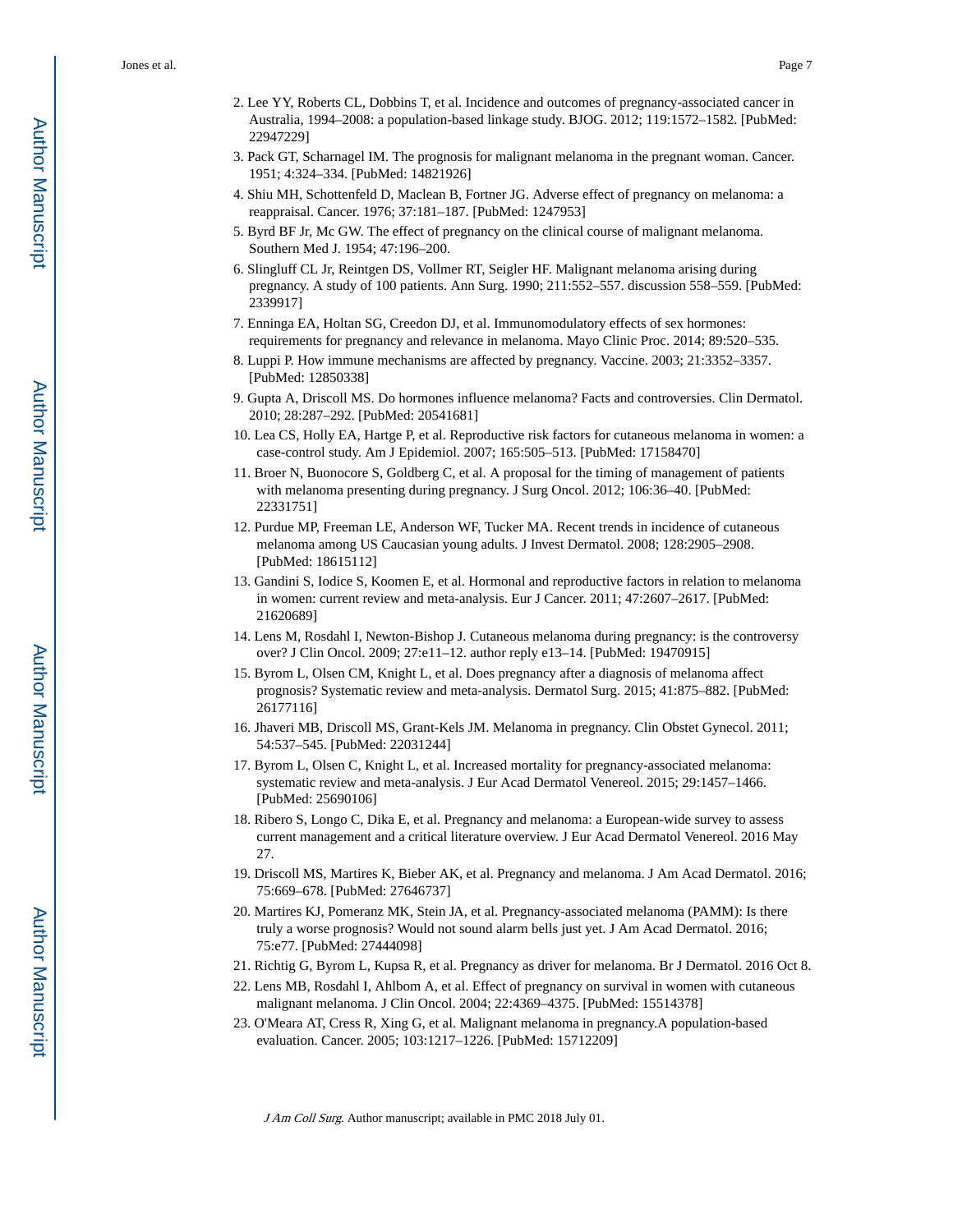- 25. Bannister-Tyrrell M, Roberts CL, Hasovits C, et al. Incidence and outcomes of pregnancyassociated melanoma in New South Wales 1994–2008. Austral N Zealand J Obstet Gynecol. 2015; 55:116–122.
- 26. Balch CM, Gershenwald JE, Soong SJ, et al. Final version of 2009 AJCC melanoma staging and classification. J Clin Oncol. 2009; 27:6199–6206. [PubMed: 19917835]
- 27. Greene, FL. American Joint Committee on Cancer., American Cancer Society. AJCC cancer staging manual. 6. New York: Springer; 2002.
- 28. Edge, SBBD.Compton, CC.Fritz, AG., et al., editors. American Joint Committee on Cancer Staging Manual. 7. New York: Springer; 2009.
- 29. Wong JH, Sterns EE, Kopald KH, et al. Prognostic significance of pregnancy in stage I melanoma. Arch Surg. 1989; 124:1227–1230. discussion 1230–1231. [PubMed: 2802988]
- 30. Tellez A, Rueda S, Conic RZ, et al. Risk factors and outcomes of cutaneous melanoma in women less than 50 years of age. J Am Acad Dermatol. 2016; 74:731–738. [PubMed: 26803345]
- 31. Travers RL, Sober AJ, Berwick M, et al. Increased thickness of pregnancy-associated melanoma. Br J Dermatol. 1995; 132:876–883. [PubMed: 7662565]
- 32. MacKie RM, Bufalino R, Morabito A, et al. Lack of effect of pregnancy on outcome of melanoma. For The World Health Organisation Melanoma Programme. Lancet. 1991; 337:653–655. [PubMed: 1672000]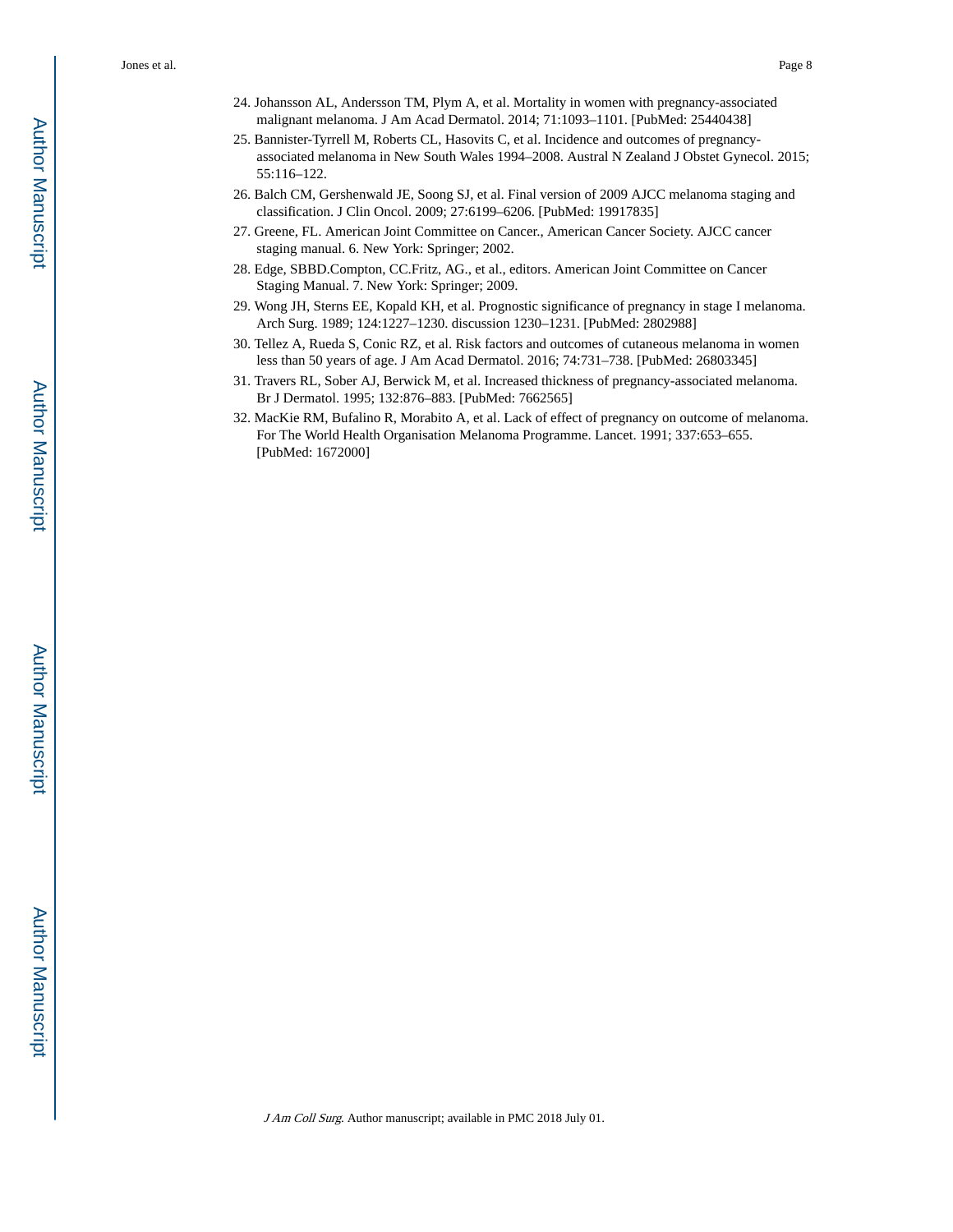

#### **Figure 1.**

Kaplan-Meier survival curves from stage 0, I, and II matched date, for (A) overall survival and (B) melanoma specific survival. p Values calculated by log rank test. PAM, pregnancyassociated melanoma.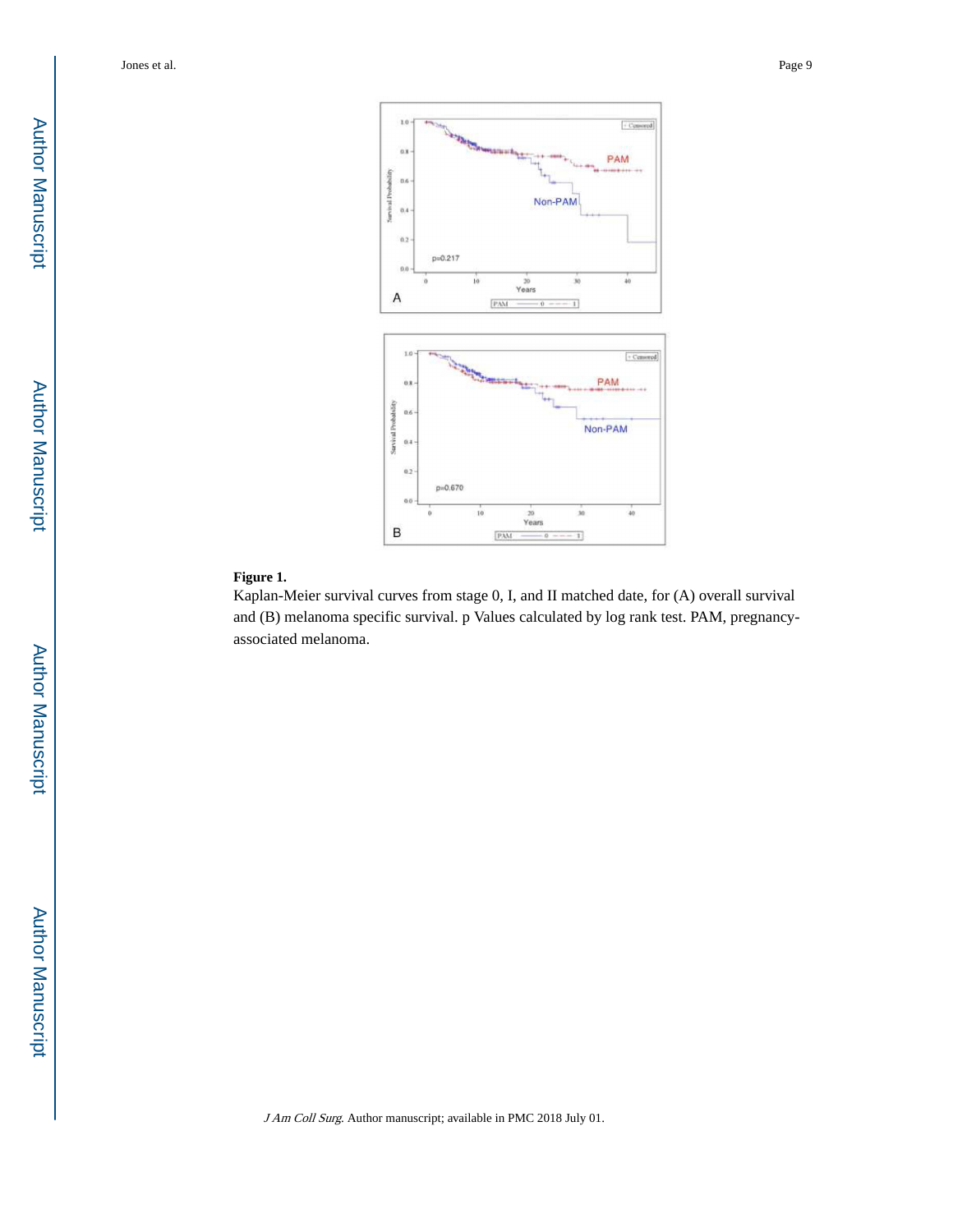### Whole Group Frequency

|                                                   | Non-PAM          | PAM              | p Value |
|---------------------------------------------------|------------------|------------------|---------|
| n                                                 | 2,025            | 156              |         |
| Age at diagnosis, y, mean $\pm$ SD                | $36.76 \pm 8.43$ | $31.69 \pm 8.69$ | < 0.001 |
| Age, $n$ $(\%)$                                   |                  |                  | < 0.001 |
| $<$ 25 y                                          | 215 (10.62)      | 20 (12.82)       |         |
| $25 - 35y$                                        | 611 (30.17)      | 101 (64.74)      |         |
| 35 y                                              | 1199 (59.21)     | 35 (22.44)       |         |
| Stage at diagnosis, n (%)                         |                  |                  | 0.186   |
| $\mathbf{0}$                                      | 138 (6.81)       | 5(3.21)          |         |
| I/II                                              | 1647 (81.33)     | 134 (85.90)      |         |
| Ш                                                 | 240 (11.85)      | 17 (10.90)       |         |
| Primary site, n (%)                               |                  |                  | 0.100   |
| Head/neck                                         | 193 (9.53)       | 8(5.13)          |         |
| Trunk                                             | 733 (36.20)      | 66 (42.31)       |         |
| Extremity                                         | 1099 (54.27)     | 82 (52.56)       |         |
| Breslow thickness, mm, n (%)                      |                  |                  | 0.311   |
| 0.75                                              | 711 (35.11)      | 55 (35.26)       |         |
| $0.75 - 2.00$                                     | 518 (25.58)      | 43 (27.56)       |         |
| $2.00 - 4.00$                                     | 177 (8.74)       | 20 (12.82)       |         |
| >4.00                                             | 75 (3.70)        | 5(3.21)          |         |
| Unknown                                           | 544 (26.86)      | 33 (21.15)       |         |
| Breslow thickness (mm), continuous, mean $\pm$ SD | $1.34 \pm 1.58$  | $1.30 \pm 1.21$  | 0.737   |
| Para, mean $\pm$ SD                               | $1.36 \pm 1.46$  | $1.68 \pm 1.44$  | < 0.001 |
| Gravida, mean $\pm$ SD                            | $1.78 \pm 1.71$  | $2.29 \pm 1.51$  | < 0.001 |
| Ulceration, n (%)                                 |                  |                  | 0.849   |
| Yes                                               | 173 (8.54)       | 12 (7.69)        |         |
| No                                                | 1381 (68.20)     | 105(67.31)       |         |
| Unknown                                           | 471 (23.26)      | 39 (25.00)       |         |
| Clark level, n (%)                                |                  |                  | 0.025   |
| 1                                                 | 183 (9.04)       | 9(5.77)          |         |
| П                                                 | 546 (26.96)      | 43 (27.56)       |         |
| Ш                                                 | 493 (24.35)      | 37 (23.72)       |         |
| IV                                                | 495 (24.44)      | 54 (34.62)       |         |
| V                                                 | 51 (2.52)        | 1(0.64)          |         |
| Unknown                                           | 257 (12.69)      | 12 (7.69)        |         |
| Histologic type, n (%)                            |                  |                  | 0.228   |
| ALM/LMM                                           | 38 (1.88)        | 1(0.64)          |         |
| In situ                                           | 138 (6.81)       | 5 (3.21)         |         |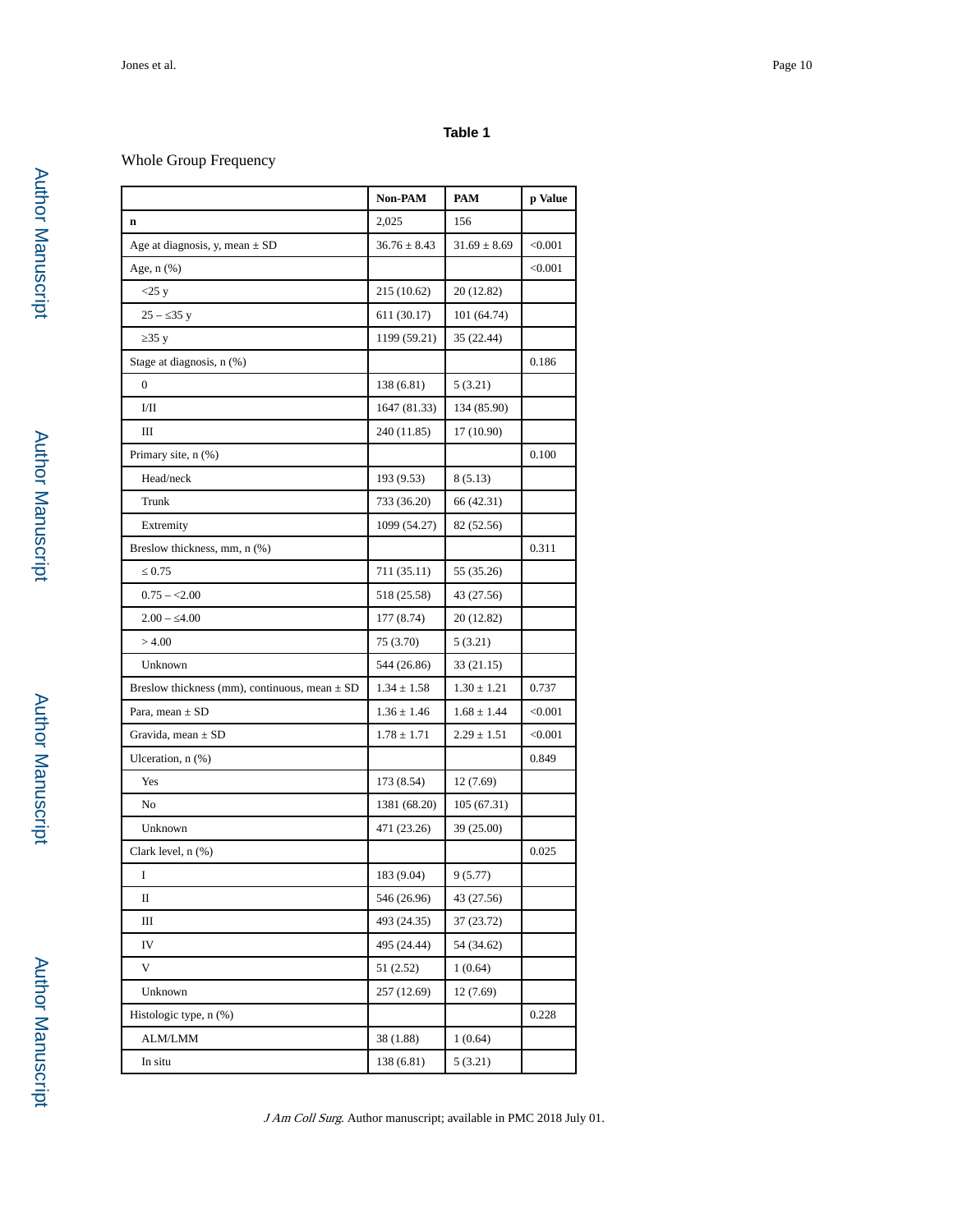|                                      | Non-PAM      | <b>PAM</b> | p Value |
|--------------------------------------|--------------|------------|---------|
| NM                                   | 241 (11.90)  | 21 (13.46) |         |
| <b>SSM</b>                           | 972 (48.00)  | 84 (53.85) |         |
| Others                               | 78 (3.85)    | 3(1.92)    |         |
| Unknown                              | 558 (27.56)  | 42 (26.92) |         |
| Lymph nodes examined, n (%)          |              |            | 0.540   |
| Positive                             | 248 (12.25)  | 18 (11.54) |         |
| Negative                             | 830 (40.99)  | 71 (45.51) |         |
| Not done                             | 947 (46.77)  | 67(42.95)  |         |
| Type of first recurrence, $n$ $(\%)$ |              |            | 0.656   |
| None                                 | 1284 (63.47) | 96 (61.54) |         |
| Nodal                                | 412 (20.37)  | 38 (24.36) |         |
| Local/in-transit                     | 125(6.18)    | 8(5.13)    |         |
| Distant                              | 202 (9.99)   | 14 (8.97)  |         |

PAM, pregnancy associated melanoma; ALM, acral lentiginous melanoma; LMM, lentigo maligna melanoma; NM, nodular melanoma; SSM, superficial spreading melanoma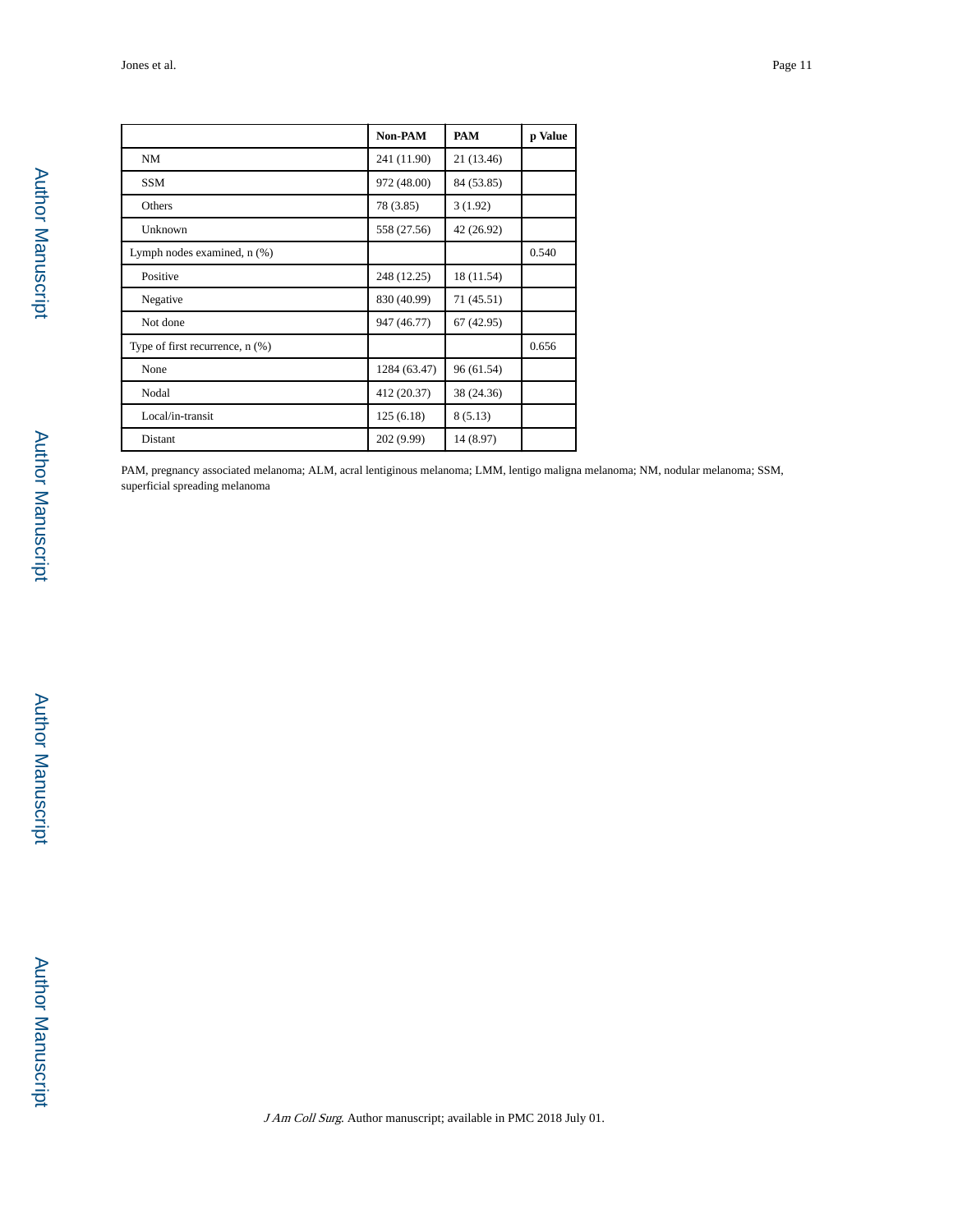#### Matched Sample Frequency

|                                                  | Non-PAM          | PAM              | p Value |
|--------------------------------------------------|------------------|------------------|---------|
| $\bf n$                                          | 155              | 155              |         |
| Age, y, n (%)                                    |                  |                  |         |
| $\leq$ 25                                        | 20 (12.90)       | 20 (12.90)       |         |
| 35<br>$25 -$                                     | 100(64.52)       | 100(64.52)       |         |
| 35                                               | 35 (22.58)       | 35 (22.58)       |         |
| Stage at diagnosis, n (%)                        |                  |                  |         |
| 0/I/II                                           | 139 (89.68)      | 139 (89.68)      |         |
| Ш                                                | 16(10.32)        | 16(10.32)        |         |
| Breslow thickness, mm, n (%)                     |                  |                  |         |
| 0.75                                             | 55 (35.48)       | 55 (35.48)       |         |
| $0.75 - 2.00$                                    | 43 (27.74)       | 43 (27.74)       |         |
| $2.00 - 4.00$                                    | 20 (12.90)       | 20 (12.90)       |         |
| >4.00                                            | 5(3.23)          | 5(3.23)          |         |
| Ulceration, n (%)                                |                  |                  |         |
| Yes                                              | 12(7.74)         | 12 (7.74)        |         |
| No                                               | 104(67.10)       | 104(67.10)       |         |
| Unknown                                          | 39 (25.16)       | 39 (25.16)       |         |
| Age at diagnosis, y, mean $\pm$ SD               | $32.17 \pm 6.79$ | $31.72 \pm 8.71$ | 0.616   |
| Stage first seen, n (%)                          |                  |                  | 0.137   |
| $\boldsymbol{0}$                                 | 14 (9.09)        | 5(3.25)          |         |
| 1/11                                             | 94 (61.04)       | 108(70.13)       |         |
| Ш                                                | 31 (20.13)       | 28 (18.18)       |         |
| IV                                               | 15 (9.74)        | 13 (8.44)        |         |
| Unknown                                          | 1(0.01)          | 1(0.01)          |         |
| Primary site, n (%)                              |                  |                  | 0.040   |
| Head/neck                                        | 21 (13.55)       | 8(5.16)          |         |
| Trunk                                            | 61 (39.35)       | 66 (42.58)       |         |
| Extremity                                        | 73 (47.10)       | 81 (52.26)       |         |
| Breslow thickness, mm, continuous, mean $\pm$ SD | $1.48 \pm 1.94$  | $1.30 \pm 1.21$  | 0.389   |
| Para, mean $\pm$ SD                              | $0.89\pm1.22$    | $1.68 \pm 1.45$  | < 0.001 |
| Gravida, mean $\pm$ SD                           | $1.24 \pm 1.45$  | $2.30 \pm 1.52$  | < 0.001 |
| Clark level, $n$ $(\%)$                          |                  |                  | 0.258   |
| I                                                | 11(7.10)         | 9(5.81)          |         |
| П                                                | 43 (27.74)       | 43 (27.74)       |         |
| Ш                                                | 39 (25.16)       | 37 (23.87)       |         |
| IV                                               | 38 (24.52)       | 53 (34.19)       |         |
| V                                                | 4(2.58)          | 1(0.65)          |         |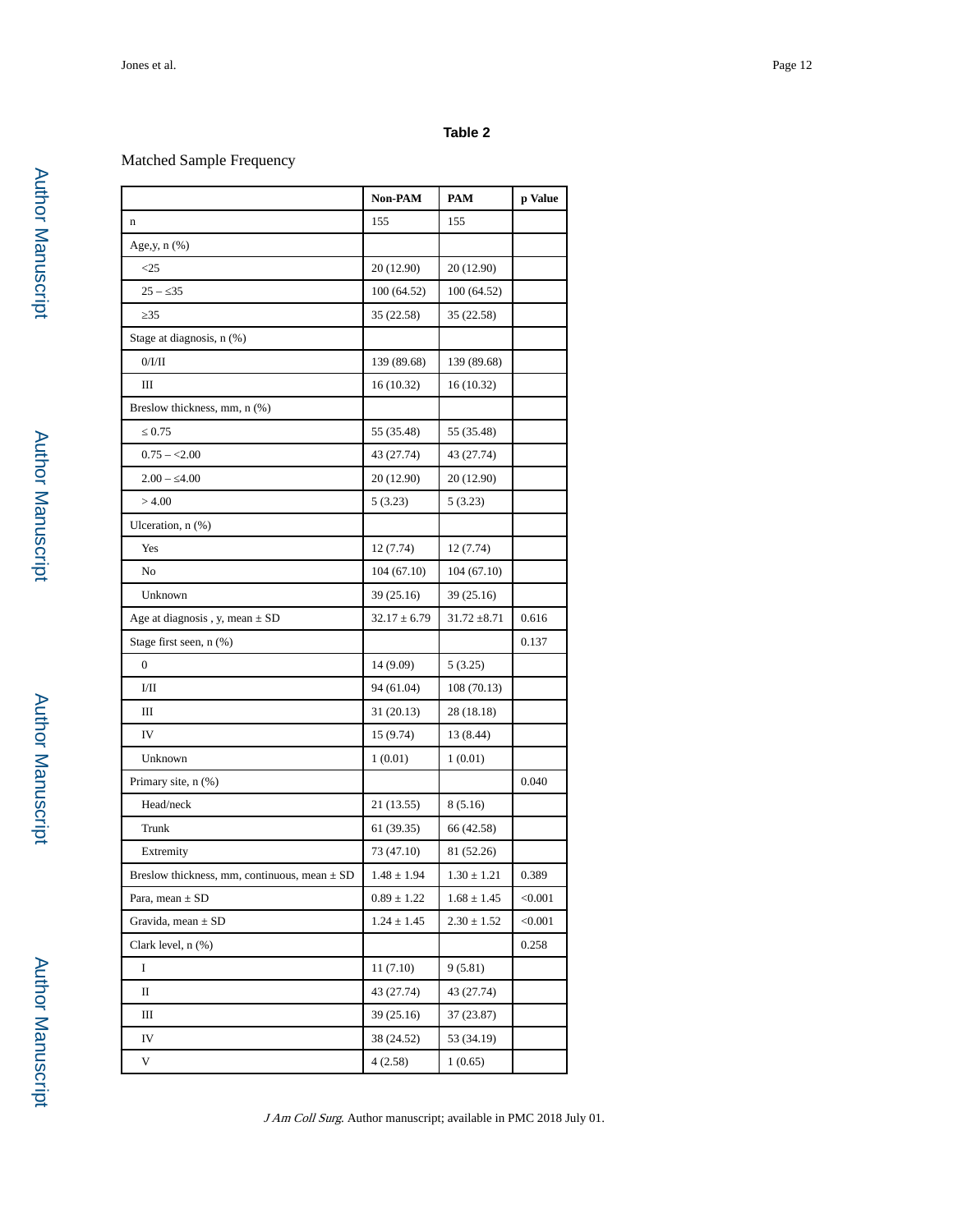|                             | <b>Non-PAM</b> | <b>PAM</b> | p Value |
|-----------------------------|----------------|------------|---------|
| Unknown                     | 20 (12.90)     | 12(7.74)   |         |
| Histologic type, n (%)      |                |            | 0.046   |
| ALM/LMM                     | 2(1.29)        | 1(0.65)    |         |
| In situ                     | 14 (9.03)      | 5(3.32)    |         |
| NM                          | 23 (14.84)     | 21 (13.55) |         |
| <b>SSM</b>                  | 59 (38.06)     | 84 (54.19) |         |
| Others                      | 2(1.29)        | 3(1.94)    |         |
| Unknown                     | 55 (35.48)     | 41 (26.45) |         |
| Lymph nodes examined, n (%) |                |            | 0.627   |
| Positive                    | 17 (10.97)     | 17 (10.97) |         |
| Negative                    | 79 (50.97)     | 71 (45.81) |         |
| Not done                    | 59 (38.06)     | 67(43.23)  |         |

PAM, pregnancy associated melanoma; ALM, acral lentiginous melanoma; LMM, lentigo maligna melanoma; NM, nodular melanoma; SSM, superficial spreading melanoma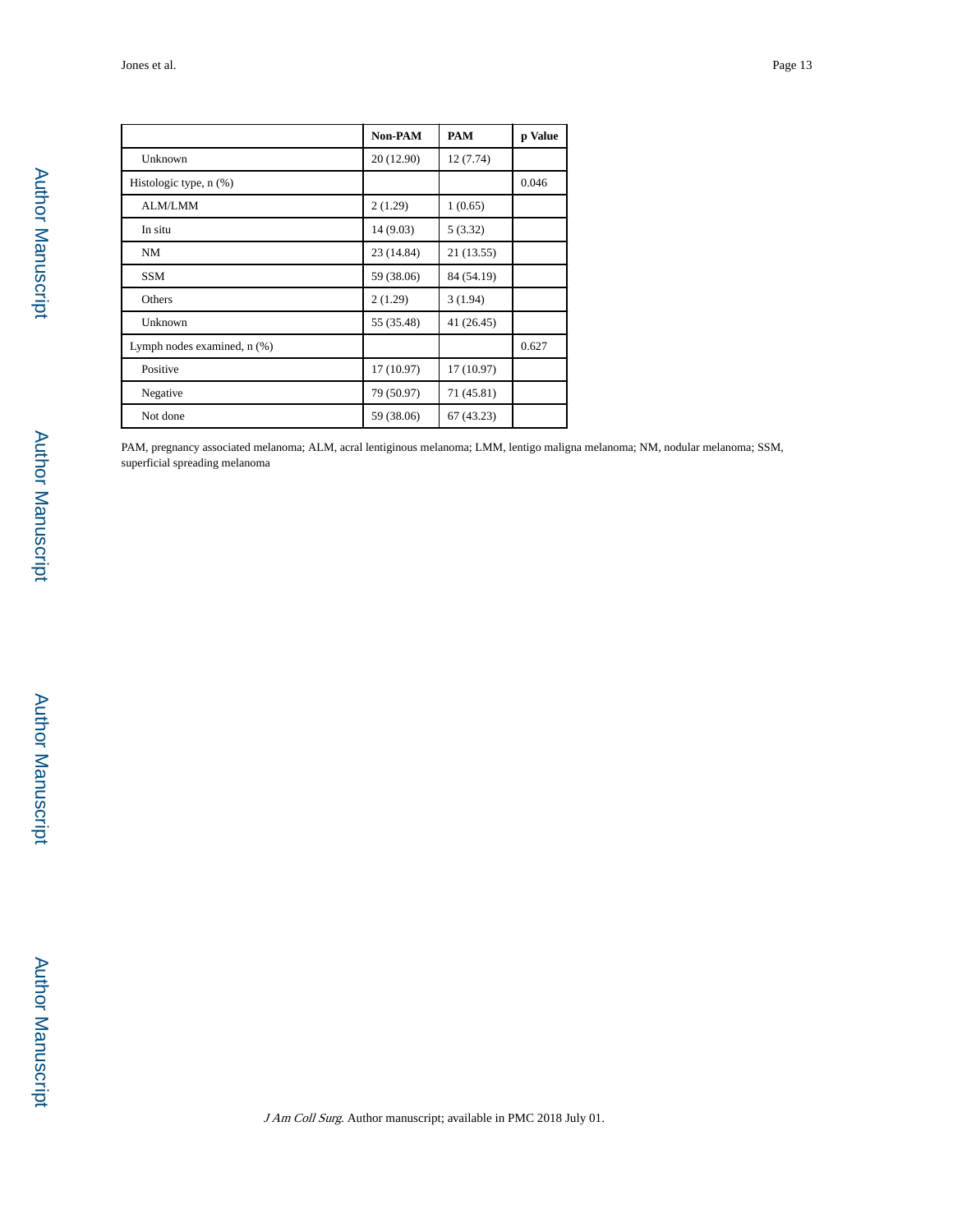#### Overall Survival Stage 0/I/II at diagnosis: Matched Data

|                                         | Univariable         |                          | Multivariable |                       |
|-----------------------------------------|---------------------|--------------------------|---------------|-----------------------|
|                                         | p Value             | Hazard ratio (95% CI)    | p Value       | Hazard ratio (95% CI) |
| Age in years (increasing)               | 0.103               | 1.03(0.99, 1.06)         |               |                       |
| Location                                |                     |                          |               |                       |
| Extremity (Reference)                   |                     |                          |               |                       |
| Head/Neck                               | 0.440               | 1.52(0.53, 4.37)         |               |                       |
| Trunk                                   | 0.215               | 1.43(0.81, 2.50)         |               |                       |
| Breslow thickness (mm) 0.75 (Reference) |                     |                          |               |                       |
| $0.75 - 2.00$                           | 0.020               | 2.68(1.17, 6.14)         | 0.067         | 2.05(0.95, 4.39)      |
| $2.00 - 4.00$                           | < 0.001             | 7.59 (3.23, 17.83)       | < 0.001       | 4.73 (2.10, 10.66)    |
| >4.00                                   | < 0.001             | 40.03 (8.2,4 194.46)     | < 0.001       | 49.20 (10.24, 236.39) |
| Unknown                                 | 0.018               | 2.75(1.19, 6.36)         | 0.067         | 1.98(0.95, 4.12)      |
| Breslow thickness (mm), continuous      | < 0.001             | 1.74(1.40, 2.18)         |               |                       |
| Para                                    | 0.562               | 1.05(0.88, 1.26)         |               |                       |
| Gravida                                 | 0.042               | 1.19(1.01, 1.40)         |               |                       |
| PAM                                     | 0.219               | 0.73(0.44, 1.21)         |               |                       |
| Stage first seen                        |                     |                          |               |                       |
| $\mathbf{0}$                            | $NA^*$              | $\mathrm{NA}^{\,*}$      |               |                       |
| I/II (Reference)                        |                     |                          |               |                       |
| Ш                                       | < 0.001             | 4.91 (2.53, 9.56)        |               |                       |
| IV                                      | < 0.001             | 17.45 (9.05, 33.62)      |               |                       |
| Ulceration                              |                     |                          |               |                       |
| Yes                                     | < 0.001             | 8.49 (3.79, 19.02)       | < 0.001       | 5.19 (2.18, 12.34)    |
| No (Reference)                          |                     |                          |               |                       |
| Unknown                                 | 0.009               | 2.20(1.22, 3.97)         | < 0.001       | 3.18 (1.82, 5.55)     |
| Clark Level                             |                     |                          |               |                       |
| I (Reference)                           |                     |                          |               |                       |
| П                                       | 0.113               | 5.23(0.68, 40.50)        |               |                       |
| Ш                                       | 0.018               | 11.26 (1.50, 84.28)      |               |                       |
| IV                                      | $0.007\,$           | $16.50\ (2.17,\,125.44)$ |               |                       |
| V                                       | $\mathrm{NA}^{\,*}$ |                          |               |                       |
| Unknown                                 | < 0.001             | 45.88 (5.74, 366.92)     |               |                       |
| Histologic type                         |                     |                          |               |                       |
| ALM/LMM                                 | 0.86                | 0.83(0.11, 6.54)         |               |                       |
| In Situ                                 | $\mathrm{NA}^{\,*}$ |                          |               |                       |
| NM (Reference)                          |                     |                          |               |                       |
| SSM                                     | 0.003               | 0.32(0.15, 0.67)         |               |                       |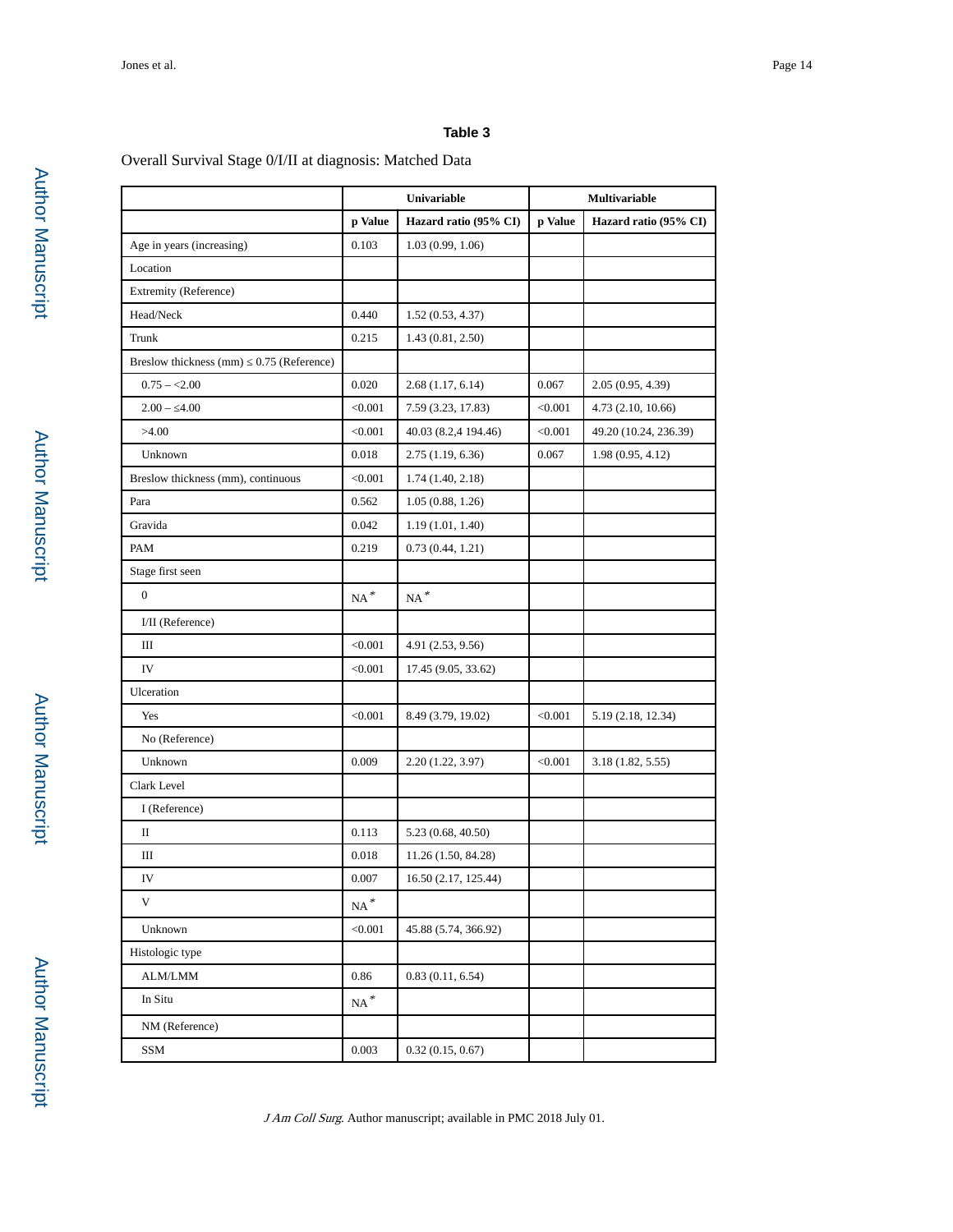|         | <b>Univariable</b> |                       | <b>Multivariable</b> |                       |
|---------|--------------------|-----------------------|----------------------|-----------------------|
|         | p Value            | Hazard ratio (95% CI) | p Value              | Hazard ratio (95% CI) |
| Others  | 0.448              | 0.45(0.06, 3.53)      |                      |                       |
| Unknown | 0.413              | 0.73(0.34, 1.56)      |                      |                       |

\* NA, Not applicable: analysis not available due to small sample size.

PAM, pregnancy associated melanoma; ALM, acral lentiginous melanoma; LMM, lentigo maligna melanoma; NM, nodular melanoma; SSM, superficial spreading melanoma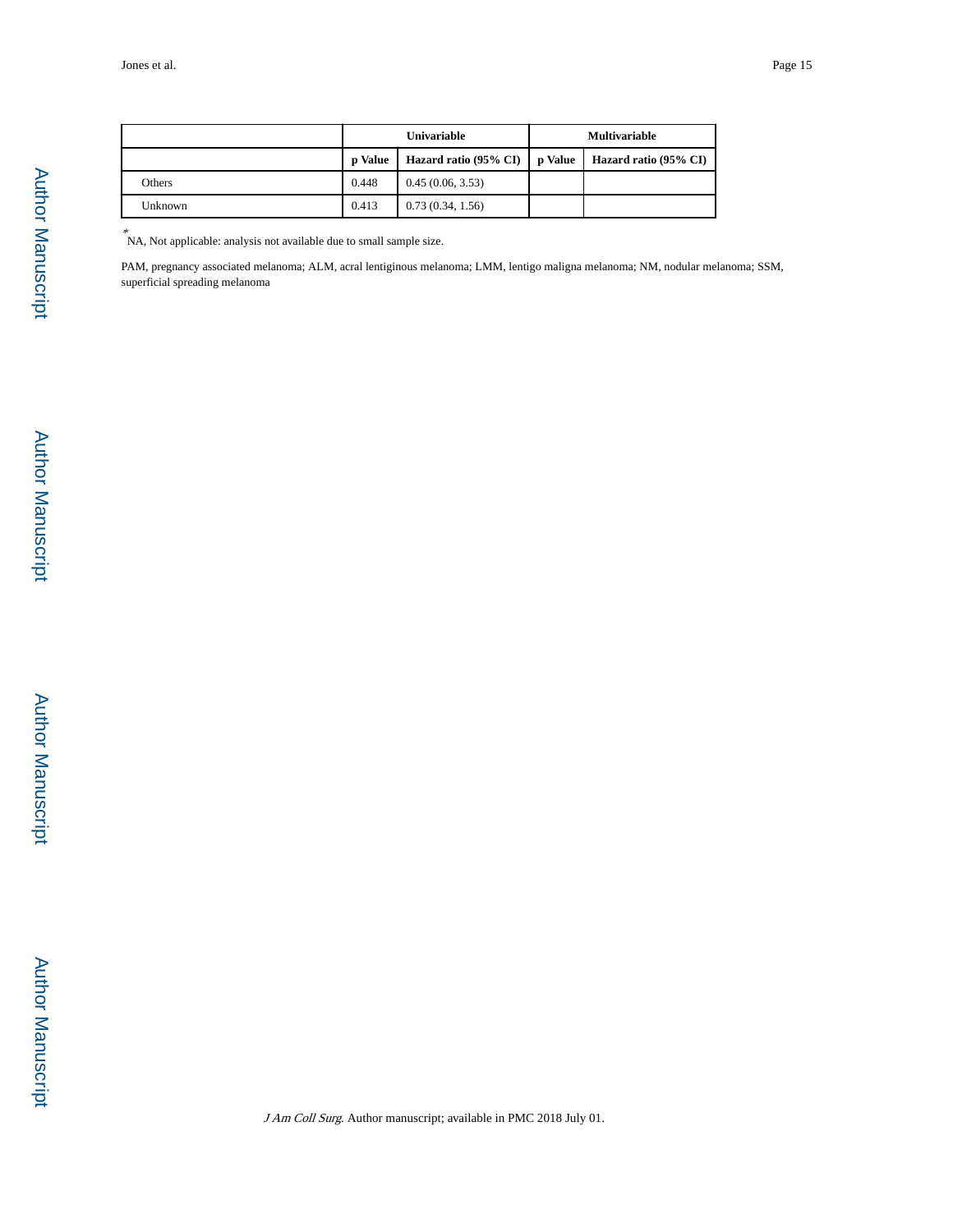#### Melanoma-Specific Survival Stage 0/I/II at Diagnosis: Matched Data

|                                    | Univariable |                       | Multivariable |                        |
|------------------------------------|-------------|-----------------------|---------------|------------------------|
|                                    | p Value     | Hazard ratio (95% CI) | p Value       | Hazard ratio (95% CI)  |
| Age in years (increasing)          | 0.189       | 1.03(0.99, 1.06)      |               |                        |
| Location                           |             |                       |               |                        |
| Extremity (Reference)              |             |                       |               |                        |
| Head/neck                          | 0.261       | 1.85(0.63, 5.42)      |               |                        |
| Trunk                              | 0.157       | 1.54(0.85, 2.81)      | 0.016         | 2.22(1.16, 4.23)       |
| Breslow thickness (mm), continuous | < 0.001     | 1.77(1.39, 2.24)      |               |                        |
| Breslow category (mm)              |             |                       |               |                        |
| 0.75 (Reference)                   |             |                       |               |                        |
| $0.75 - 2.00$                      | 0.015       | 3.07(1.24, 7.62)      |               |                        |
| $2.00 - 4.00$                      | < 0.001     | 8.45 (3.32, 21.49)    | < 0.001       | 5.62 (2.05, 15.38)     |
| >4.00                              | < 0.001     | 44.69 (8.89, 224.68)  | < 0.001       | 141.76 (21.47, 936.05) |
| Unknown                            | 0.015       | 3.20(1.26, 8.13)      |               |                        |
| Para                               | 0.556       | 1.06(0.88, 1.28)      |               |                        |
| Gravida                            | 0.034       | 1.21(1.02, 1.44)      | 0.027         | 1.24(1.03, 1.51)       |
| PAM                                | 0.670       | 0.89(0.51, 1.53)      |               |                        |
| Stage first seen                   |             |                       |               |                        |
| $\overline{0}$                     | $NA*$       |                       |               |                        |
| I/II (Reference)                   |             |                       |               |                        |
| Ш                                  | < 0.001     | 6.63 (3.27, 13.48)    |               |                        |
| IV                                 | < 0.001     | 21.18 (10.59, 42.36)  |               |                        |
| Ulceration                         |             |                       |               |                        |
| Yes                                | < 0.001     | 10.12 (4.42, 23.17)   | < 0.001       | 6.83 (2.38 9.96)       |
| No (Reference)                     |             |                       |               |                        |
| Unknown                            | 0.007       | 2.38(1.26, 4.47)      | < 0.001       | 4.87(1.27, 5.15)       |
| Clark Level                        |             |                       |               |                        |
| I                                  | $NA*$       |                       |               |                        |
| II (Reference)                     |             |                       |               |                        |
| Ш                                  | 0.040       | 2.35 (1.04, 5.32)     |               |                        |
| IV                                 | 0.003       | 3.56(1.52, 8.34)      |               |                        |
| V                                  | $NA^*$      |                       |               |                        |
| Unknown                            | < 0.001     | 11.30 (4.35, 29.34)   |               |                        |
| Histologic type                    |             |                       |               |                        |
| NM (Reference)                     |             |                       |               |                        |
| SSM                                | 0.004       | 0.31(0.14, 0.68)      |               |                        |
| Others                             | 0.534       | 0.52(0.07, 4.10)      |               |                        |
| Unknown                            | 0.487       | 0.76(0.34, 1.68)      |               |                        |
|                                    |             |                       |               |                        |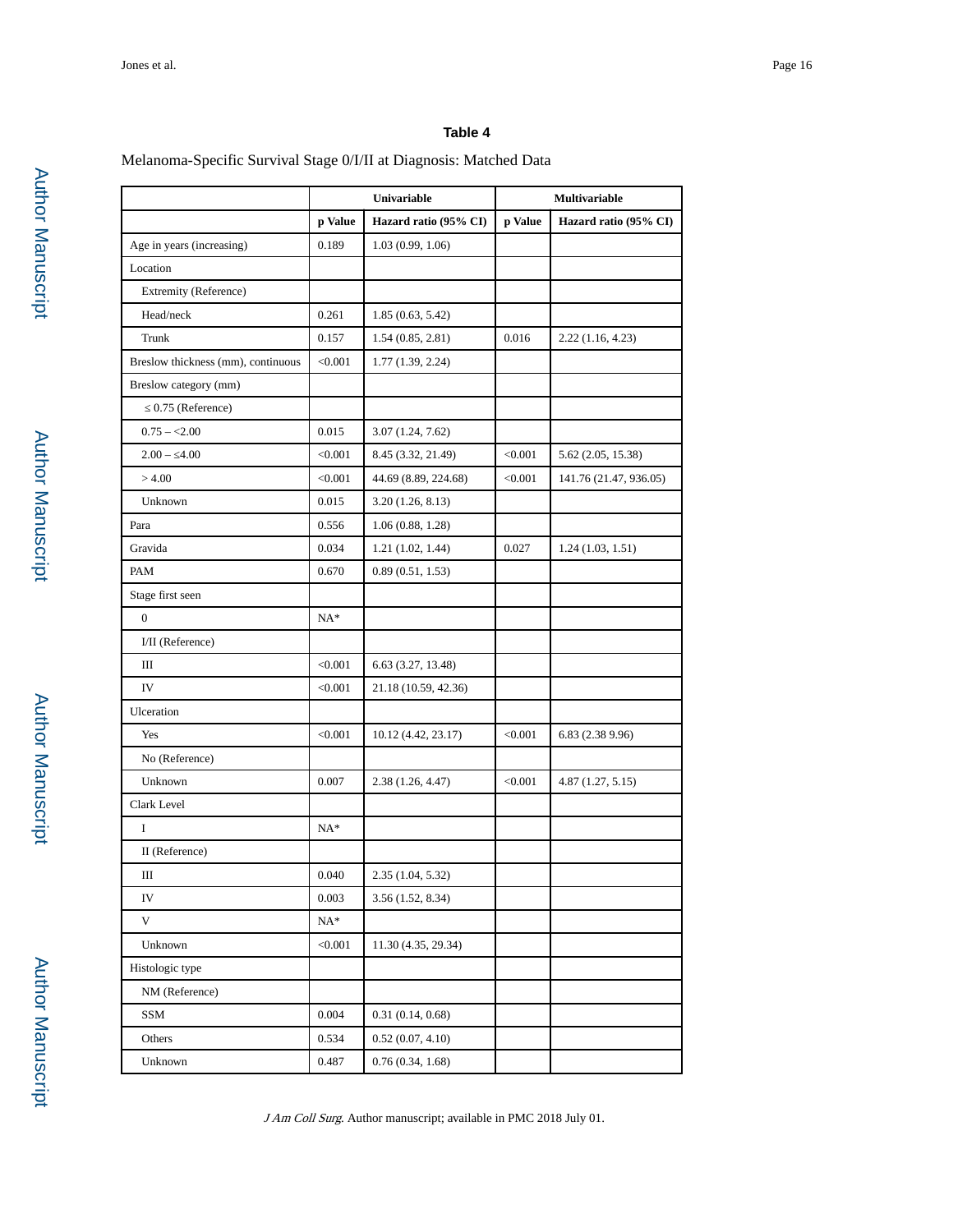PAM, pregnancy associated melanoma; ALM, acral lentiginous melanoma; LMM, lentigo maligna melanoma; NM, nodular melanoma; SSM,

superficial spreading melanoma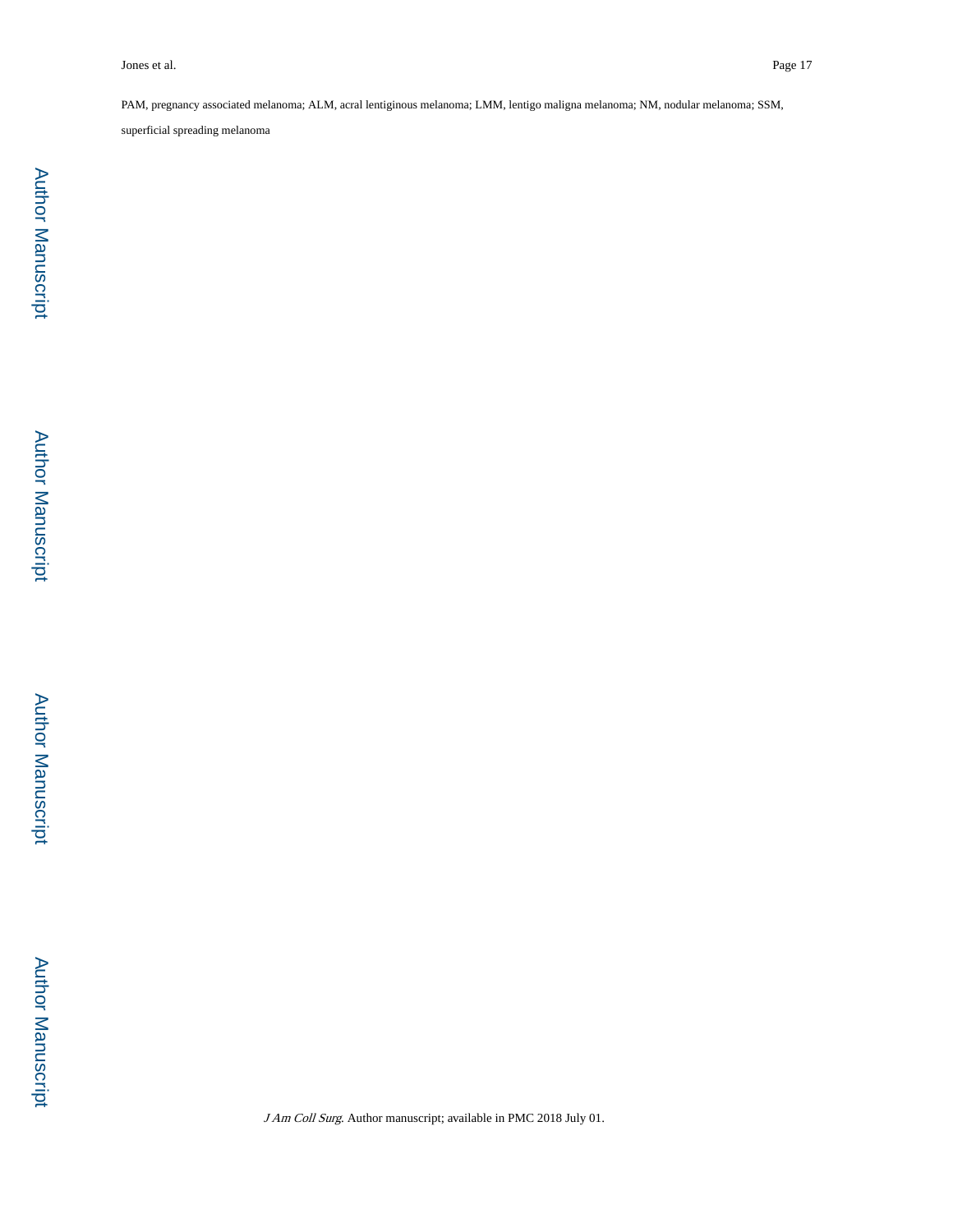#### Disease-Free Survival Stage 0/II/II at Diagnosis: Matched Data

|                                     | Univariable         |                       | Multivariable |                       |
|-------------------------------------|---------------------|-----------------------|---------------|-----------------------|
|                                     | p Value             | Hazard ratio (95% CI) | p Value       | Hazard ratio (95% CI) |
| Age in years (increasing)           | 0.739               | $1.01(0.97 - 1.04)$   |               |                       |
| Location                            |                     |                       |               |                       |
| Extremity (Reference)               |                     |                       |               |                       |
| Head/neck                           | 0.007               | $2.57(1.30-5.09)$     |               |                       |
| Trunk                               | 0.027               | $1.69(1.06-2.70)$     | 0.007         | $1.91(1.19-3.06)$     |
| Breslow thickness (mm) (continuous) | < 0.001             | $1.74(1.43 - 2.13)$   |               |                       |
| Breslow category (mm)               |                     |                       |               |                       |
| 0.75 (Reference)                    |                     |                       |               |                       |
| $0.75 - 2.00$                       | 0.021               | $2.18(1.12 - 4.23)$   | 0.009         | $2.47(1.25 - 4.89)$   |
| $2.00 - 4.00$                       | < 0.001             | $5.51(2.72 - 11.15)$  | < 0.001       | $4.28(1.87-9.85)$     |
| >4.00                               | < 0.001             | 18.60 (4.17–82.85)    | < 0.001       | 22.50 (4.86-104.21)   |
| Unknown                             | < 0.001             | $4.22(2.26 - 7.87)$   | < 0.001       | $3.95(2.01 - 7.74)$   |
| Para                                | 0.330               | $1.07(0.931-1.24)$    |               |                       |
| Gravida                             | 0.026               | $1.18(1.02 - 1.36)$   |               |                       |
| PAM                                 | 0.880               | $0.97(0.62 - 1.50)$   |               |                       |
| Stage first seen                    |                     |                       |               |                       |
| $\overline{0}$                      | 0.500               | $0.50(0.07-3.71)$     |               |                       |
| I/II (Reference)                    |                     |                       |               |                       |
| Ш                                   | < 0.001             | $12.78(7.5 - 21.77)$  |               |                       |
| IV                                  | < 0.001             | $12.15(7.00-21.11)$   |               |                       |
| Ulceration                          |                     |                       |               |                       |
| Yes                                 | < 0.001             | $4.19(1.86 - 9.45)$   |               |                       |
| No (Reference)                      |                     |                       |               |                       |
| Unknown                             | < 0.001             | $2.92(1.86 - 4.60)$   |               |                       |
| Clark Level                         |                     |                       |               |                       |
| I                                   | $\mathrm{NA}^{\,*}$ |                       |               |                       |
| II (Reference)                      |                     |                       |               |                       |
| Ш                                   | $\,0.068\,$         | $2.01(0.95-4.26)$     |               |                       |
| IV                                  | < 0.001             | $3.90(1.95 - 7.82)$   |               |                       |
| $\mathbf V$                         | 0.176               | 4.12 (0.53-32.08)     |               |                       |
| Unknown                             | < 0.001             | $8.88(4.34 - 18.15)$  |               |                       |
| Histologic type                     |                     |                       |               |                       |
| $\text{ALM/LMM}$                    | $\mathrm{NA}^{\,*}$ |                       |               |                       |
| NM (Reference)                      |                     |                       |               |                       |
| In Situ                             | 0.022               | $0.09(0.01 - 0.71)$   |               |                       |